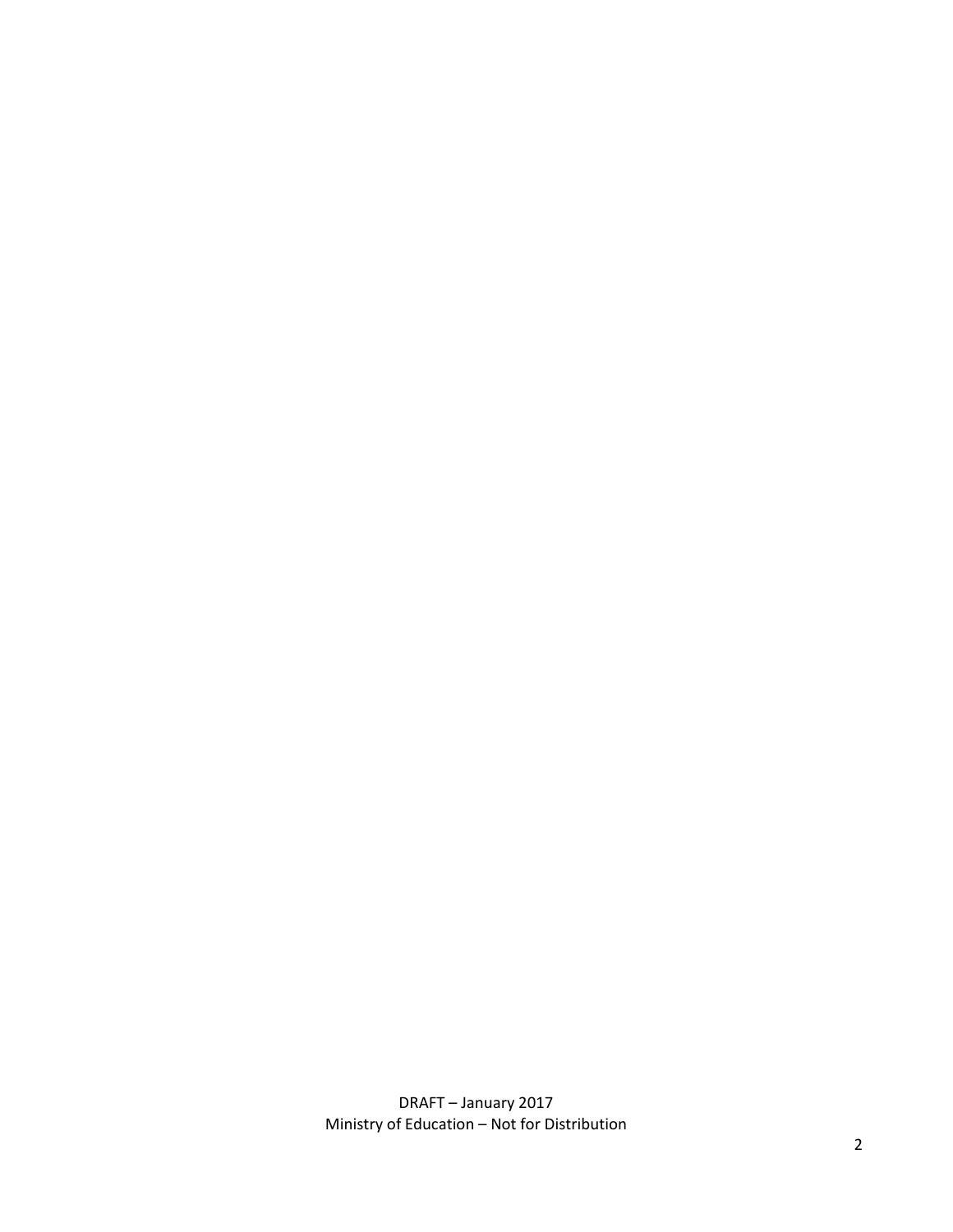## **Who Are Our Students?**

Our students live in apartments, houses, hotels, shelters, foster homes, and group homes. They live in communities that are rural, urban, quiet, exuberant, fast-paced, connected, isolated, or somewhere in between.

Our students come from varied family structures, including those married or not, led by moms and dads, single parents, same-sex partners, elders, grandparents, aunts, uncles, siblings, guardians, or caregivers. Some live on their own.

Our students come with many experiences. Some have ancestral connections to land/place. Some have been here for generations, some were born here, and some have migrated or have come as refugees. Some of our students have long histories in our communities and some have made their way to our schools from places around the world. They have varying experiences, of wealth and privilege, political conflict, struggle and/or persecution.

Some of our students are Indigenous, and/or come from different racial, cultural, and ethno-cultural backgrounds. Some of our students practice their faith in places of worship such as temples, synagogues, churches, gurdwaras, and mosques; they engage their spirituality in our forests, fields, and in their homes and centres. For some, their faith is reflected in their manner of dress, the symbols they carry, their lived experiences or in their silent prayers. Some of our students do not follow any faith at all.

Our students are differently abled, young, early years, adolescent, and adult learners. They come to us in various degrees of mental, spiritual, physical, social, and/or emotional health. They speak many languages, and possess unique talents and skills. They do not come to school simply as individuals but as members of families and communities. Our students are reflections of histories and experiences, as well as the future potential and hope for themselves, their families, their communities, and our world. Some plan for survival and some for greatness. They all have hopes and dreams.

> – Inclusive Education Branch, Leadership and Learning Environment Division, Ontario Ministry of Education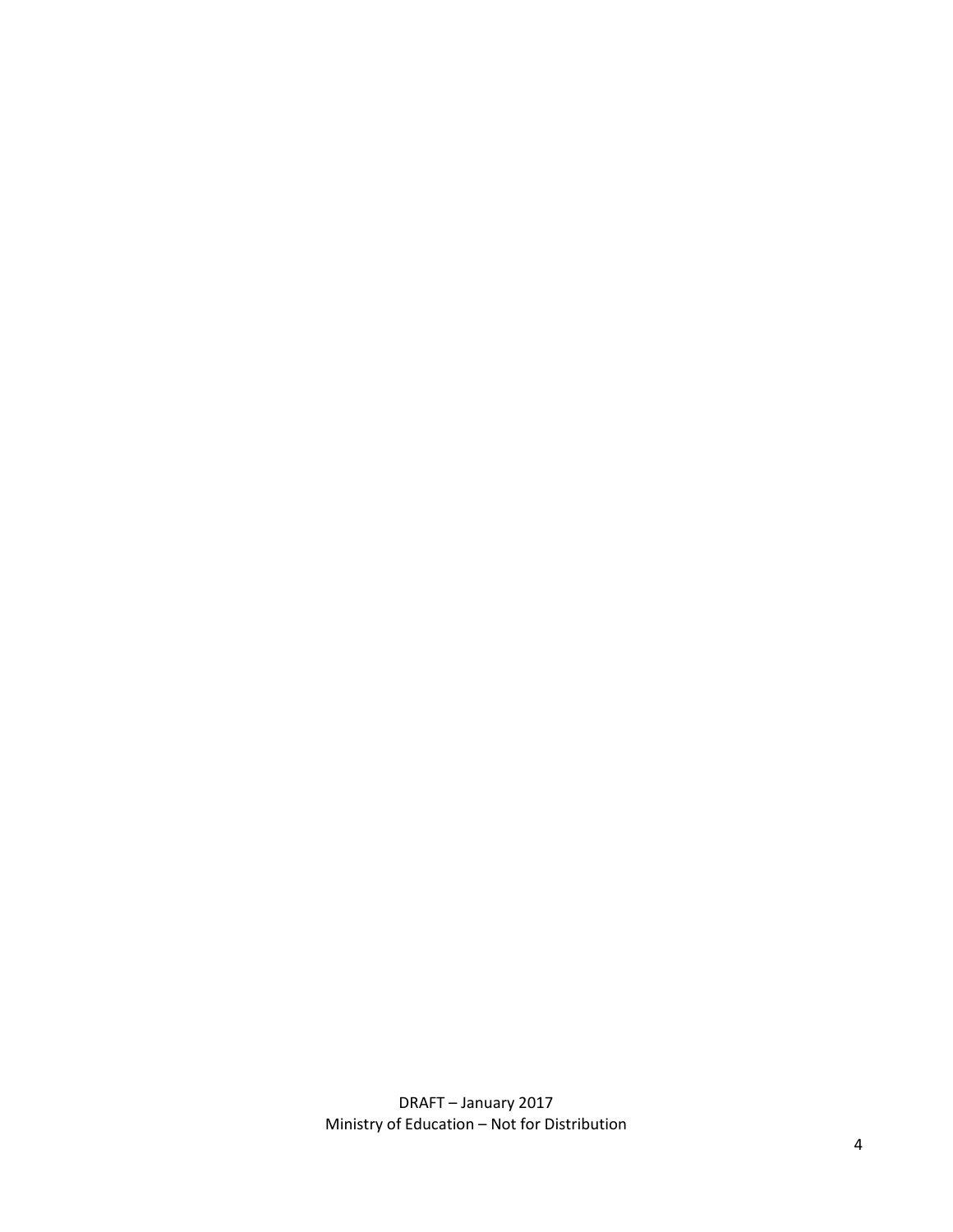## **Contents**

<span id="page-4-0"></span>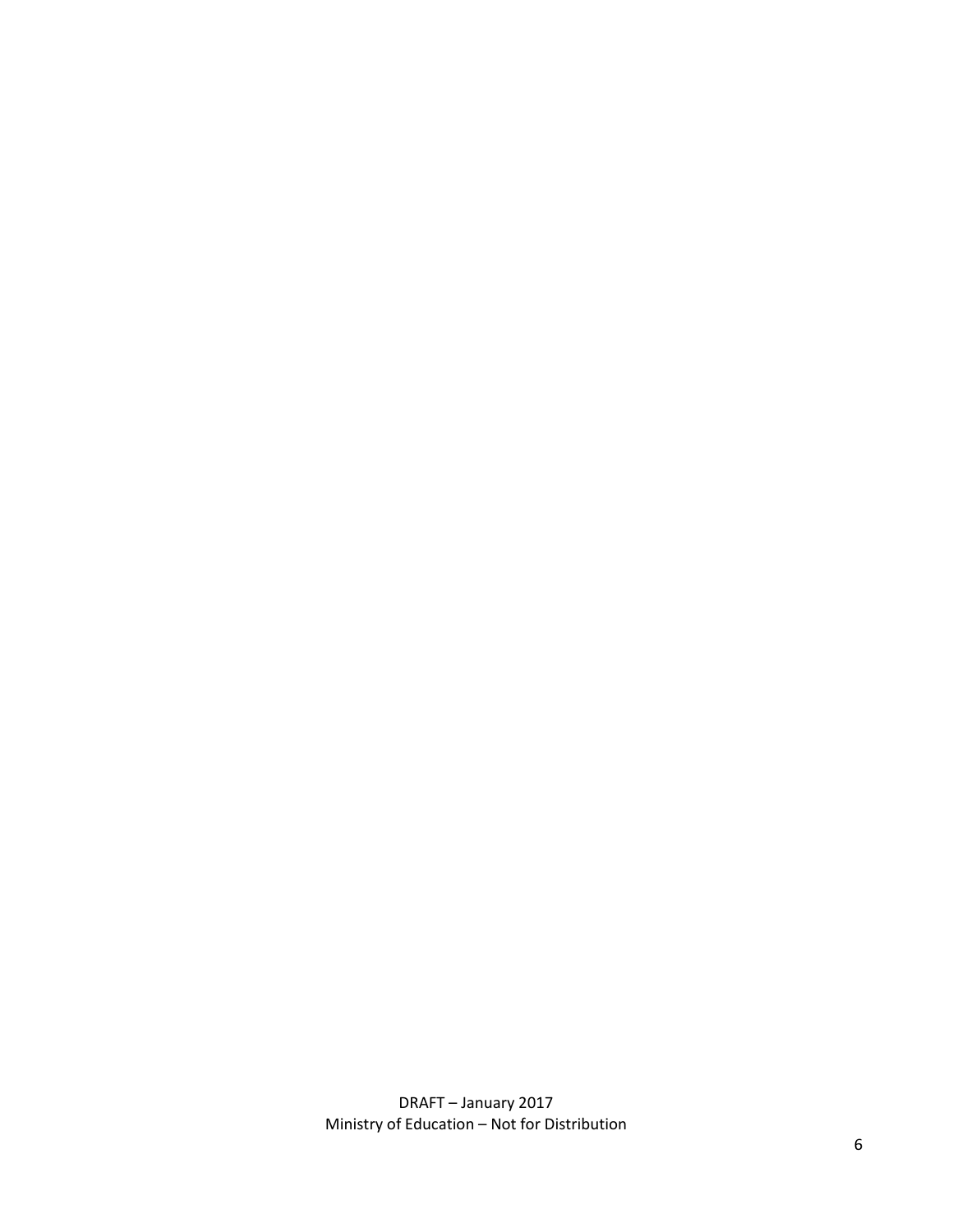## **Introduction**

Every school board in Ontario is governed by a board of trustees<sup>[1](#page-6-0)</sup> that has the legislated responsibility to ensure the creation of a multi-year strategic plan (MYSP).<sup>[2](#page-6-1)</sup> The MYSP drives the school board<sup>[3](#page-6-2)</sup> forward and is a core building block of good governance. Unlike the annual plans created by the director of education,<sup>[4](#page-6-3)</sup> the MYSP spans several years and sets direction at a high level. The annual plans must align with and support the larger vision of the MYSP. The MYSP is fundamental to building public trust in Boards to not only safeguard our schools, but to ensure that they are caring, equitable, innovative, and flexible. Our schools must offer stability at the same time as they meet the changing needs and realities of society.

Creating a strong MYSP requires careful planning at every step in the process. **The plan should reflect what has been learned from the past, not what has been done in the past.** A thoughtful and robust MYSP provides a framework for shared ownership and a structure for meaningful impact.

To help ensure the success and well-being of *every* child and student, Boards should strive to create MYSPs that are courageous, hopeful, and resilient. The MYSP should be relentless in its efforts to meet the needs of individual students and changing communities. There are many realities to consider. Technology is affecting us all in significant and ever-changing ways. Parental expectations are growing broader and deeper. Provincial priorities are continuing to expand beyond academics. Our understanding of equity is becoming increasingly sophisticated yet inequity of outcomes for students is persisting. Our demographics are shifting due to immigration in some communities and population decline in others. All these realities require that Boards show leadership and drive and that they collaborate closely with families, staff, and community members. The MYSP is the primary opportunity for Boards to put leadership and collaboration into action.

A strong MYSP not only points the way forward but also provides a framework for how to get there, by:

- detailing the allocation of the board's resources, so that it can achieve its strategic priorities;
- functioning as a guide for the Board and senior administrators when they are making difficult choices;
- illustrating to stakeholders how choices were made;
- focusing the board's attention when it is dealing with unexpected challenges, and preventing reactive or short-sighted decision making;
- being a source of unity and cohesion among diverse internal and external stakeholders;
- motivating the board's staff and giving purpose and meaning to day-to-day responsibilities at every level of the organization.

 $\overline{a}$ 

<span id="page-6-1"></span><span id="page-6-0"></span><sup>&</sup>lt;sup>1</sup> In this document, *Board*, with a capital "B", is used to refer to the board of trustees.<br><sup>2</sup> The Education Act requires that "every board shall develop a multi-year plan". In practice, a multi-year plan is a strategi document, the term *multi-year strategic plan (MYSP)* is used to encompass both the legislated requirement and the strategic nature of

<span id="page-6-2"></span>multi-year planning.<br><sup>3</sup> The terms *school board* and *board* are used in this document to refer to district school boards and school authorities.<br><sup>4</sup> In this document, *director* is used to refer to the director of educat

<span id="page-6-3"></span>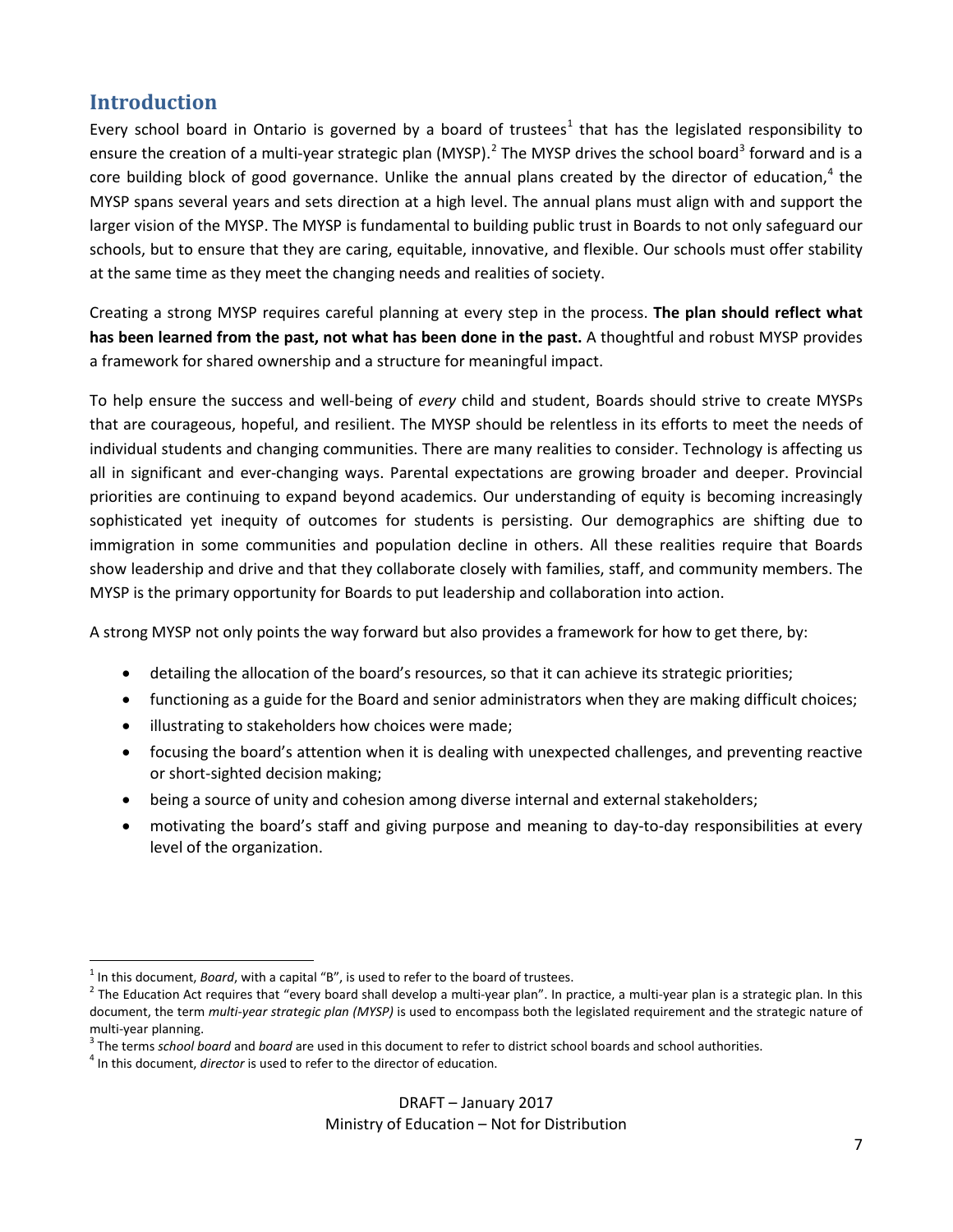An effective MYSP will also:

- help boards to reach the renewed provincial goals outlined in *[Achieving Excellence](http://www.edu.gov.on.ca/eng/about/renewedVision.pdf)* (2014);
- support the Ontario government's commitment to building a highly [skilled workforce;](https://files.ontario.ca/hsw_rev_engaoda_webfinal_july6.pdf)
- help create coherence and cohesion for Ontario's publicly funded education system;
- encourage collaborative professionalism and a collective growth mindset among educational stakeholders;
- engage communities in ongoing conversations about education;
- stand as a beacon to create a measurably better future for all children, students, and staff.

The Ministry of Education's policy on collaborative professionalism, outlined in [Policy/Program Memorandum](http://www.edu.gov.on.ca/extra/eng/ppm/ppm159.pdf)  [No. 159, "Collaborative Professionalism"](http://www.edu.gov.on.ca/extra/eng/ppm/ppm159.pdf) (2016), reflects the commitment of all education partners to work together on creating the necessary conditions of trust and shared thinking required to improve student achievement and the well-being of students and staff. PPM No. 159 builds on a shared commitment outlined in *[Achieving Excellence](http://www.edu.gov.on.ca/eng/about/renewedVision.pdf)* (2014)*.* 

Throughout the strategic planning process, communication and engagement with internal and external communities is vital and confirms respect for and inclusion of all voices. Effective communication and engagement should include providing regular updates; opening doors for discussion, feedback and input; and ensuring that the process follows the principles of the Ontario government's Inclusive Design approach.<sup>[5](#page-7-0)</sup> Transparency and collaboration will improve the quality of the MYSP and increase the likelihood that it will be wholly adopted by all members of the board community.

#### **About This Guide**

 $\overline{a}$ 

This guide is designed to support Boards in the process of developing and monitoring their MYSPs. It builds on the innovative and bold work Boards have done to date. Ontario has one of the best public education systems in the world and this is due, in large part, to the **clear and flexible thinking of Boards across the province**, which have prioritized the success and well-being of *every* child and student.

Boards should understand that even while existing targets are being realized, new goals are continually being considered. It is only when Boards recognize that "the work is never done" that underserved children and students and those who are not meeting their full potential experience real and tangible improvement.

The eighty-two school boards in Ontario include English and French school boards, public and Catholic school boards, and school authorities. This guide strives to meet the needs of all school boards, but cannot address the particular nuances of each individual board. The MYSP is an opportunity for each board to demonstrate its identity and values in ways that drive the board forward.

<span id="page-7-0"></span> $<sup>5</sup>$  Inclusive Design is a process and an approach focused on achieving inclusion at the design stage. It regards inclusion as an inherent</sup> aspect of everything a school board does, not just as an add-on. Inclusive Design is currently being developed by the Ministry of Education's Inclusive Education Branch, in the Leadership and Learning Environment Division.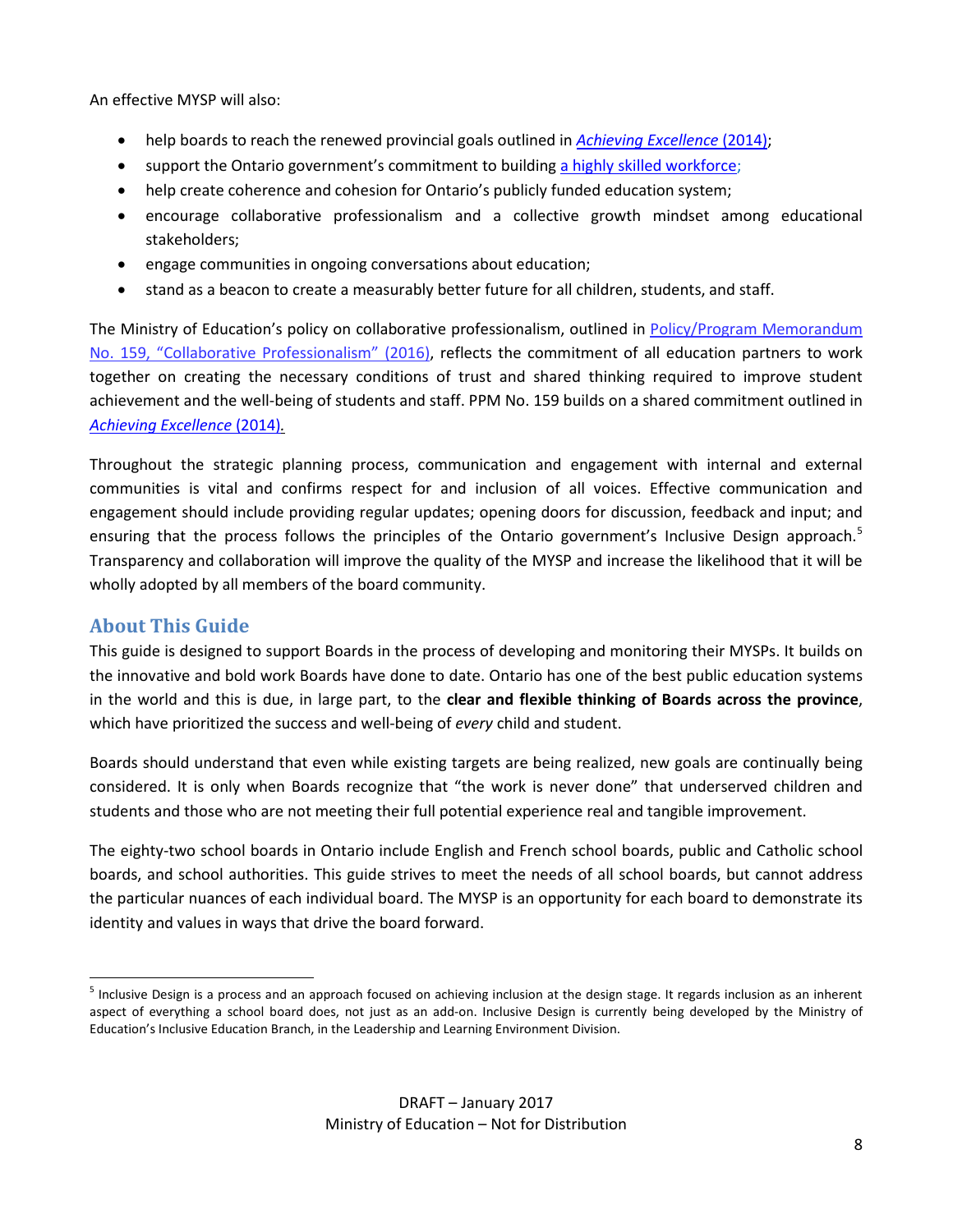Although this guide is written primarily for trustees, it will be useful for all those involved in the strategic planning process. The director of education, who, under the Education Act, is the chief executive officer and the chief education officer of the board, is responsible for operationalizing the MYSP. This guide names the specific accountabilities the director has, and identifies the key moments when the director must support and work collaboratively with the Board. Note that, in some cases, the director may delegate responsibilities to senior administrators (e.g., ask them to write reports to the Board on the progress of strategic goals or to help develop the board operational plan), but the director remains accountable to the Board for the performance of any functions so delegated.

The Board chair, the director, and members of the senior administration all play a pivotal role in the development of the MYSP, as do board support staff, parents, students, and community partners. This collaboration ensures that the goals of the MYSP are deeply rooted in the realities of the children, students, families, and communities within the board.

This guide focusses on the key phases involved in developing and monitoring the strategic plan. Recognizing that different boards have very different contexts, this guide provides guiding questions and considerations to account for differences in board size, geographic circumstances, and demographic trends. This guide also recognizes that different boards of trustees are at different stages in the strategic planning process. While the strategic planning process is essentially the same for all Boards, each individual Board can determine the best way to use this guide in the development of its MYSP. The process is not always linear and the various phases may well overlap and inform each other in circuitous ways.

Most sections in this document include electronic links to Ministry of Education support documents or resources that can be useful in the strategic planning process.

#### <*THESE LINKS WILL GO LIVE WHEN THIS DOCUMENT IS PUBLISHED>*

Finally, it is important to note that the strategic planning process, and the MYSP itself, are most effective when they act in concert with the leadership framework outlined in *[The Ontario Leadership Framework](https://iel.immix.ca/storage/6/1380680840/OLF_User_Guide_FINAL.pdf)* (2013). This framework provides an overview of how leadership practices can best promote student achievement and wellbeing. One component of this framework is the document *[Strong Districts & Their Leadership](https://education-leadership-ontario.ca/media/resource/Strong_Districts_and_their_Leadership_2013.pdf)* (2013), which defines a strong district as "successful at improving student achievement and well-being, and at closing gaps in both of these outcomes" (page 9). The document identifies nine characteristics of strong districts:

- 1. a broadly shared mission, vision and goals founded on ambitious images of the educated person;
- 2. a coherent instructional guidance system;
- 3. deliberate and consistent use of multiple sources of evidence to inform decisions;
- 4. learning-oriented organizational improvement processes;
- 5. job-embedded professional development for all members;
- 6. budgets, structures, personnel policies and procedures, and uses of time aligned with the district's mission, vision and goals;
- 7. a comprehensive approach to leadership development;
- 8. a policy-oriented board of trustees;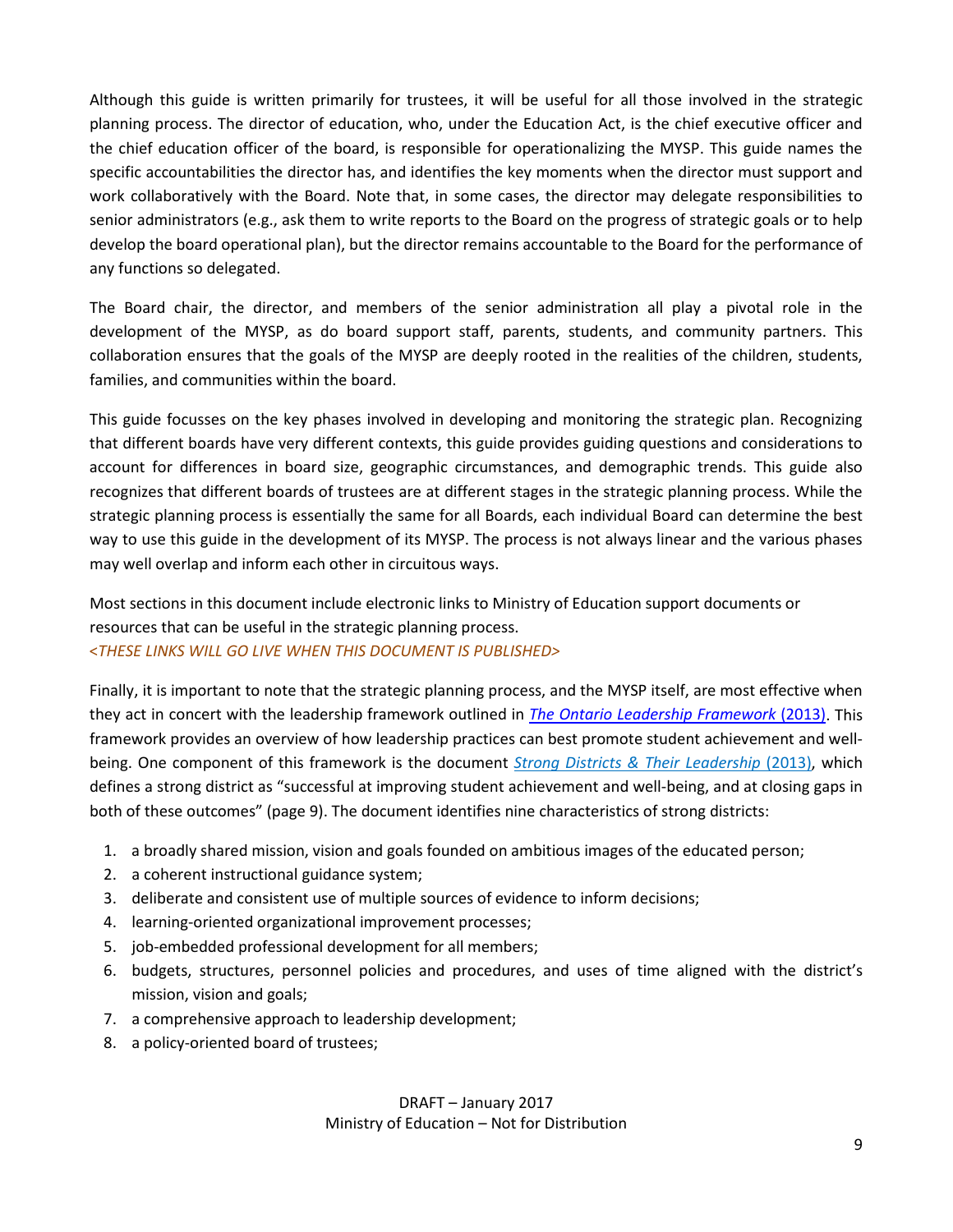9. productive working relationships with staff and other stakeholders.

The strategic planning process for the MYSP offers many opportunities for Boards to make these nine characteristics seen, felt, and heard. The characteristics can each claim their place in the MYSP planning process. This guide does not explore the nine characteristics, but does note points of coherence.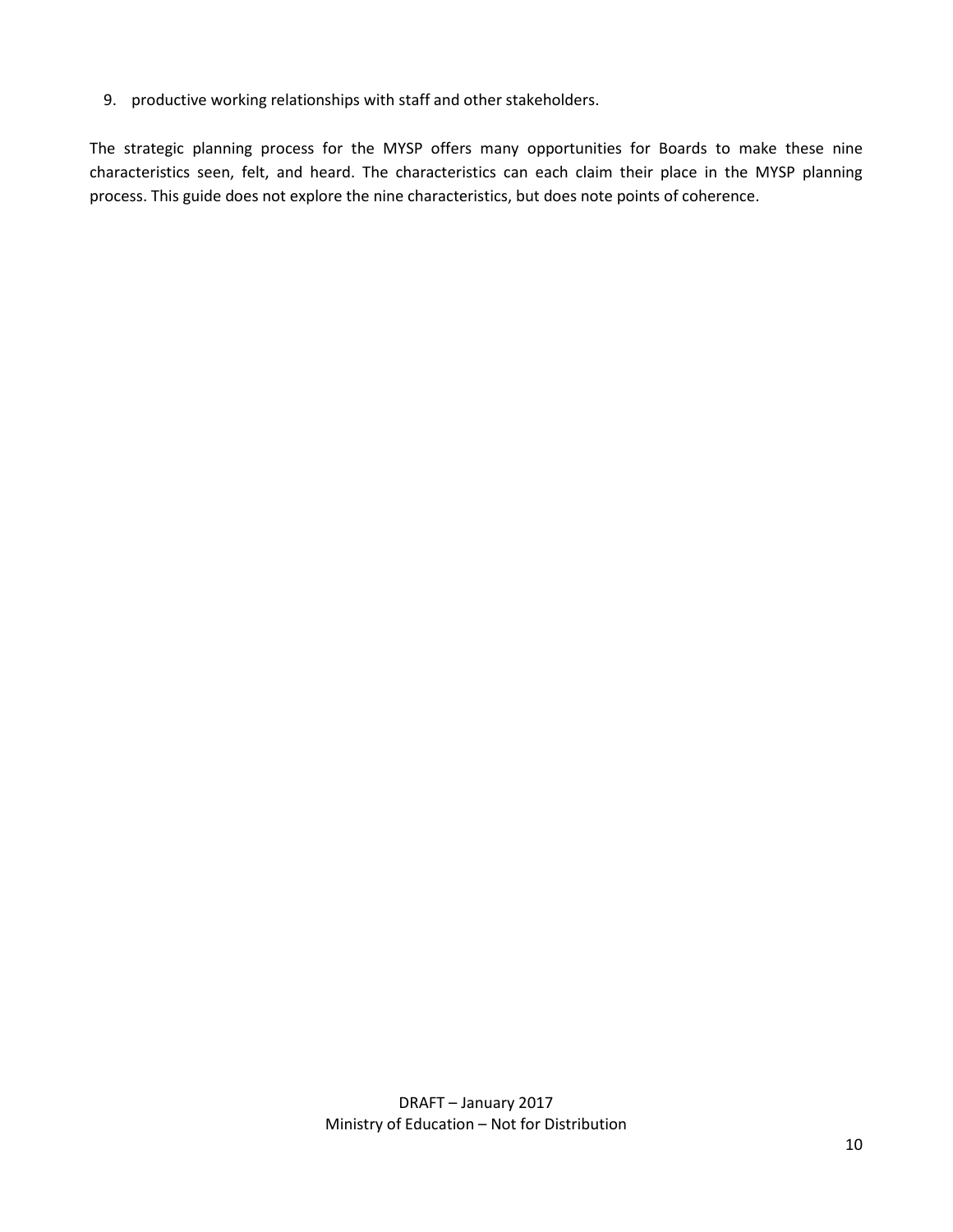## <span id="page-10-0"></span>**The MYSP Process**

As set out in the Education Act, every school board must create a multi-year plan that spans a minimum of three years. The purpose of this plan is to help school boards set long-term strategic priorities and goals. Once the MYSP is developed, all other short-term planning must align with it and build towards its long-term vision.

The board of trustees sets the strategy for the school board's plan, keeping a keen eye on where the school board should be heading in order to best serve its student population. The strategy must be based on evidence to ensure that the plan has a clear purpose and that it is effective. It is then up to the director of education to make the MYSP an operational reality.

It is the responsibility of both the Board and the director to create and maintain processes for capturing institutional memory of what's been learned in the development of the MYSP. Finding a structure for this information will make the MYSP accessible to all incoming trustees and directors. This action is vital to informing all future strategic planning processes.

Throughout the MYSP process, it is important that good use is made of existing structures, such as special education advisory committees, parent involvement committees, and community partnerships, as well as existing gatherings, such as administration council meetings, principal meetings, school advisory council meetings, and student council meetings. The MYSP can be added to already existing agendas, and in this way, the information and personal know-how of already existent groups can be utilized.

The MYSP process involves four phases, presented in this MYSP overview graphic:



Phases 1, 2, and 3 can take up to a few months each to complete, while Phase 4 can last anywhere from three to five years, until the board is ready to develop a new plan.

Each phase in the process is discussed in detail in the following pages.

**Online Ministry Resource: Legal Obligations for Multi-Year Strategic Planning** <*THESE LINKS WILL GO LIVE WHEN THIS DOCUMENT IS PUBLISHED>*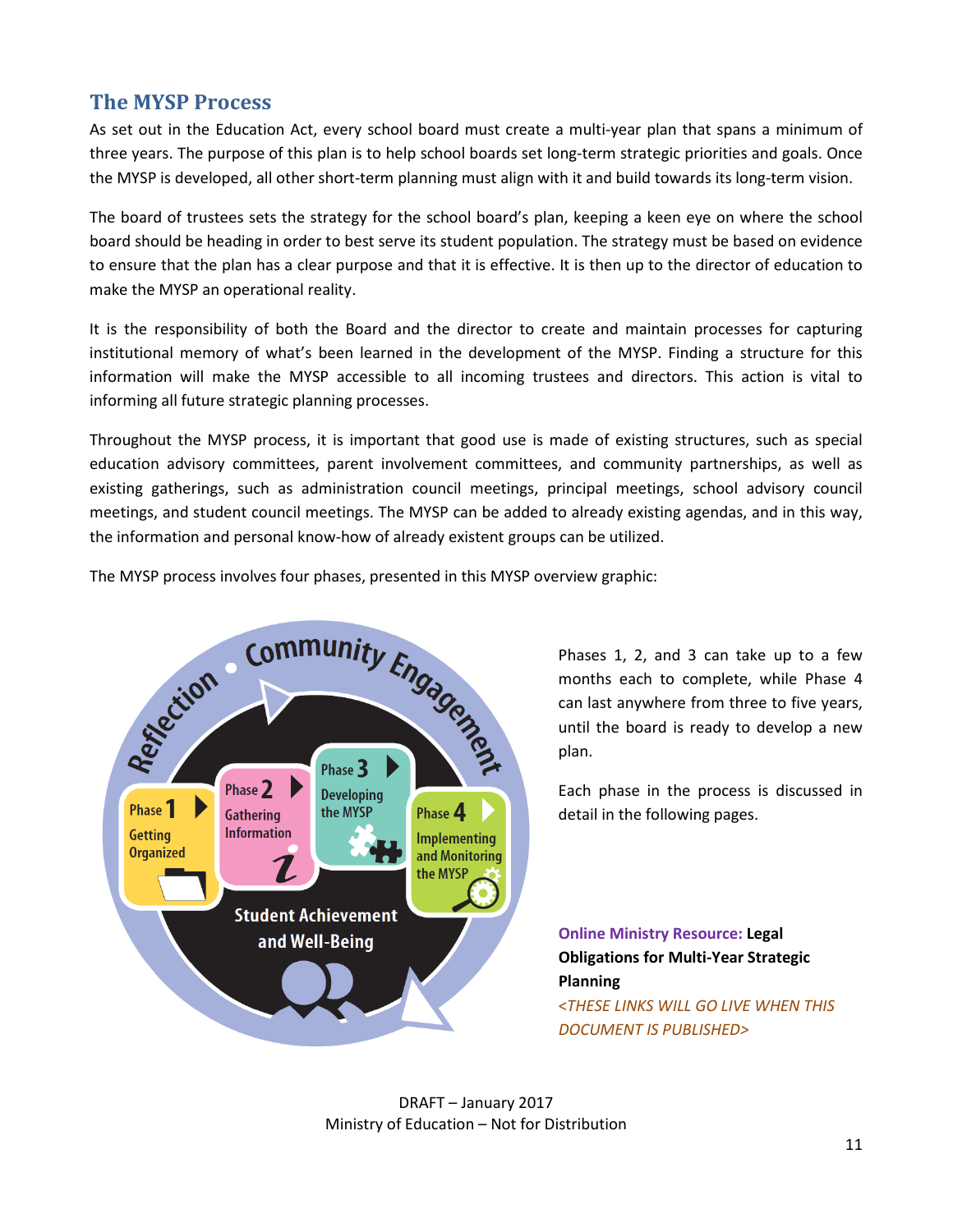## <span id="page-11-0"></span>**Phase 1: Getting Organized**

In order for the development of the MYSP to be efficient, effective, and meaningful, it is important to first devote time and attention to getting organized. Reviewing and defining the process at the outset will also ensure that future discussions stay focused on the content of the MYSP, rather than going off topic to procedural questions or next steps.



## <span id="page-11-1"></span>**How Can We Best Build Capacity?**

Building capacity involves improving both strategic thinking and strategic planning. They are different, but connected, activities. Strategic thinking is creative thinking that tackles the big issues facing an organization in clever, resourceful, and imaginative ways. Strategic thinking skills take dedicated time to develop. Like a muscle that needs to be used regularly and purposefully to make it strong, strategic thinking benefits from ongoing practice and reflection. An external facilitator can support the Board's skills development in strategic thinking.

Strategic thinking can be understood as being: (a) conceptual: reflecting ideas, models, and hypotheses, (b) systems-oriented: taking into account the interaction of the organization's parts as well as its relationship with the external environment, (c) directional: providing a sense of an aimed-for future state which is different from the present, and (d) opportunistic: taking advantage of the organization's past achievements and present competitive and environmental conditions.

> – [Judi Mellon and Michael Kroth, "Experiences That Enable One to Become an Expert Strategic](http://eric.ed.gov/?id=EJ1047342)  Thinker", *[Journal of Adult Education](http://eric.ed.gov/?id=EJ1047342)* 42, no. 2 (2013), p. 71

Strategic planning puts big thinking into action. It involves putting the pieces together that will drive the whole organization forward. Through orientation sessions, workshops, and retreats, the trustees, the director, and senior administrators should review the planning process for the previous MYSP – what can be learned from it, and how it can be improved.

#### **Questions for Reflection**

- What skills, expertise, and experiences of our Board can inform the strategic planning process (e.g., individual trustees' experience with the board and/or from other organizations in strategic planning and the use of performance measurement for monitoring and evaluation)? What gaps exist and how will we fill them?
- What tools and resources do we have and how can we maximize efficient use of what we have to ensure that our Board is well prepared for the strategic planning process?
- How can we build capacity and ensure knowledge transfer from the existing Board to new members?

This is a perfect time to organize a workshop on the nine characteristics of strong districts outlined in *[Strong](https://education-leadership-ontario.ca/media/resource/Strong_Districts_and_their_Leadership_2013.pdf)  Districts & [Their Leadership](https://education-leadership-ontario.ca/media/resource/Strong_Districts_and_their_Leadership_2013.pdf)* (2013). The strategic planning process offers the opportunity to provide structure to implementing strong leadership practices.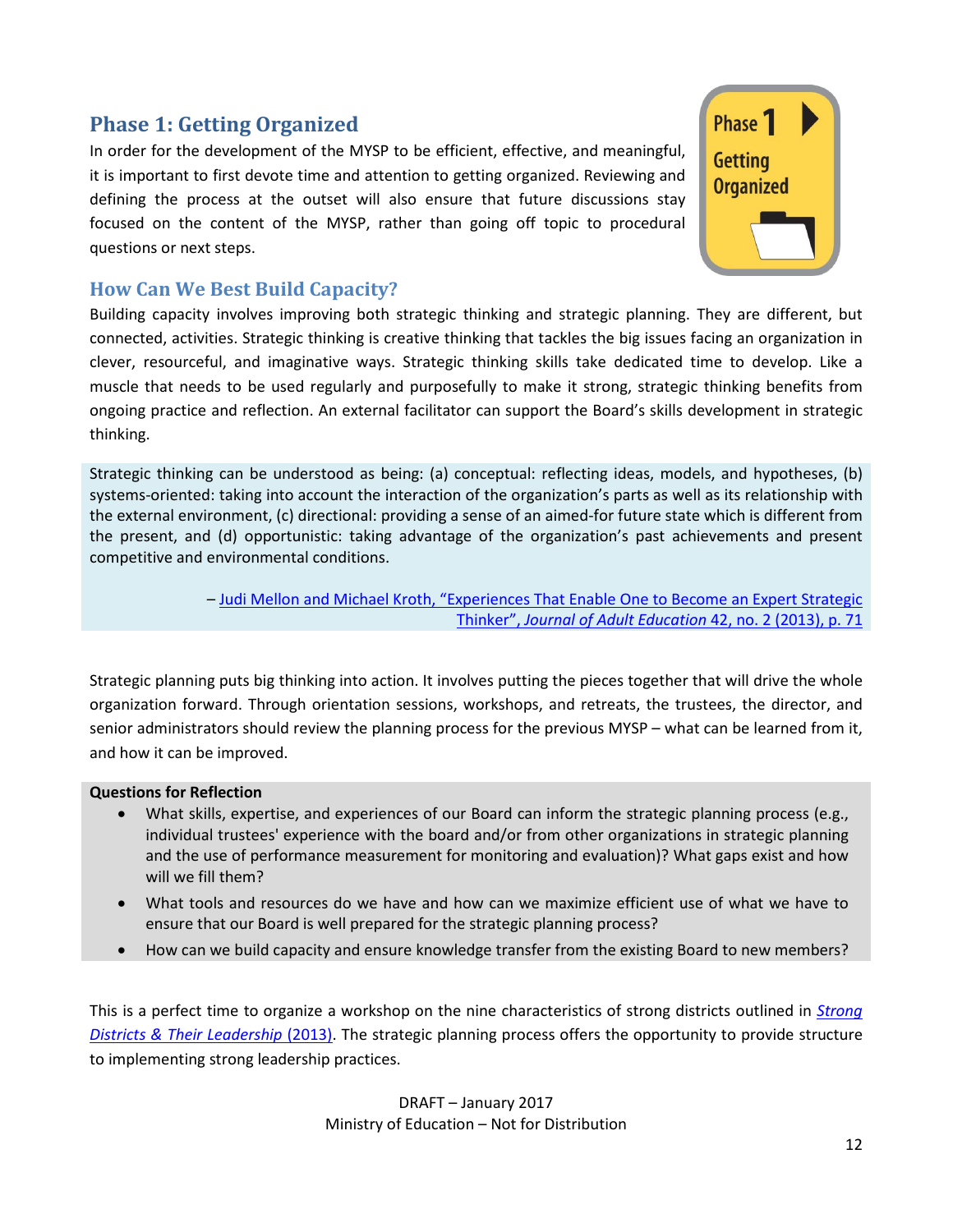## <span id="page-12-0"></span>**Could Our Planning Process Benefit from the Perspective of a Third Party?**

Some Boards have found it helpful to engage an external consultant, facilitator, or coach, particularly if there has been a major change in the school board's operating environment, such as a large turnover of trustees or a change in provincial or board goals. A third party can help identify trends and give a fresh, outside perspective. It can help with specific aspects of the planning process or with the overall process, so that trustees and senior administrators are fully prepared to participate. A third party can also help a Board develop its own capacity and facilitate knowledge transfer. A third party should not do the work for the Board, but rather support the Board in doing its own work.

#### **Questions for Reflection**

- What part(s) of our Board's strategic planning process might benefit from an external party's input?
- How will engaging a third party help our capacity development for strategic planning? Does the third party under consideration:
	- o demonstrate skill and experience at ensuring equity is at the forefront of the strategic planning process;
	- o demonstrate competency to help the trustees name and understand their own emotional barriers to appropriately addressing equity and unconscious bias?

## <span id="page-12-1"></span>**How Will We Assign Responsibilities?**

Strategic planning requires strong leadership to promote the process, maintain momentum, and, ultimately, deliver an effective and inspiring MYSP. The director and the Board should discuss who will be responsible for guiding the Board through the process and for ensuring that the strategic goals reflect the direction determined by the Board.

Boards ought to establish a strategic planning committee<sup>[6](#page-12-2)</sup> to allow for dedicated time for strategic planning outside of monthly Board meetings. Smaller Boards may choose to include all trustees on the committee, and may choose to rely heavily on senior staff to support the plan's development. Larger Boards may select particular trustees to sit on the committee. The committee should include, among others, those who have the greatest responsibility for carrying out and reviewing progress on the plan – the Board chair, the director, and other senior administrators. First Nations trustees, as representatives of the board's students from First Nations communities, must be fully engaged and should be considered for membership on the committee.

In fulfilling the Ontario government's commitment to implementing the calls to action outlined in the *[Truth](http://www.trc.ca/websites/trcinstitution/File/2015/Findings/Calls_to_Action_English2.pdf)  [and Reconciliation Commission of Canada](http://www.trc.ca/websites/trcinstitution/File/2015/Findings/Calls_to_Action_English2.pdf)* (2015), and the goals outlined in the *[Ontario First Nation, Métis,](http://www.edu.gov.on.ca/eng/aboriginal/fnmiFramework.pdf)  [and Inuit Education Policy Framework](http://www.edu.gov.on.ca/eng/aboriginal/fnmiFramework.pdf)* (2007), it is strongly recommended that boards include the Indigenous Education Lead and/or another member of the Indigenous Education Advisory Council (IEAC) on the committee.

<span id="page-12-2"></span><sup>&</sup>lt;sup>6</sup> In this document, *committee* is used to refer to the group of individuals selected to oversee the Board's strategic planning process.  $\overline{a}$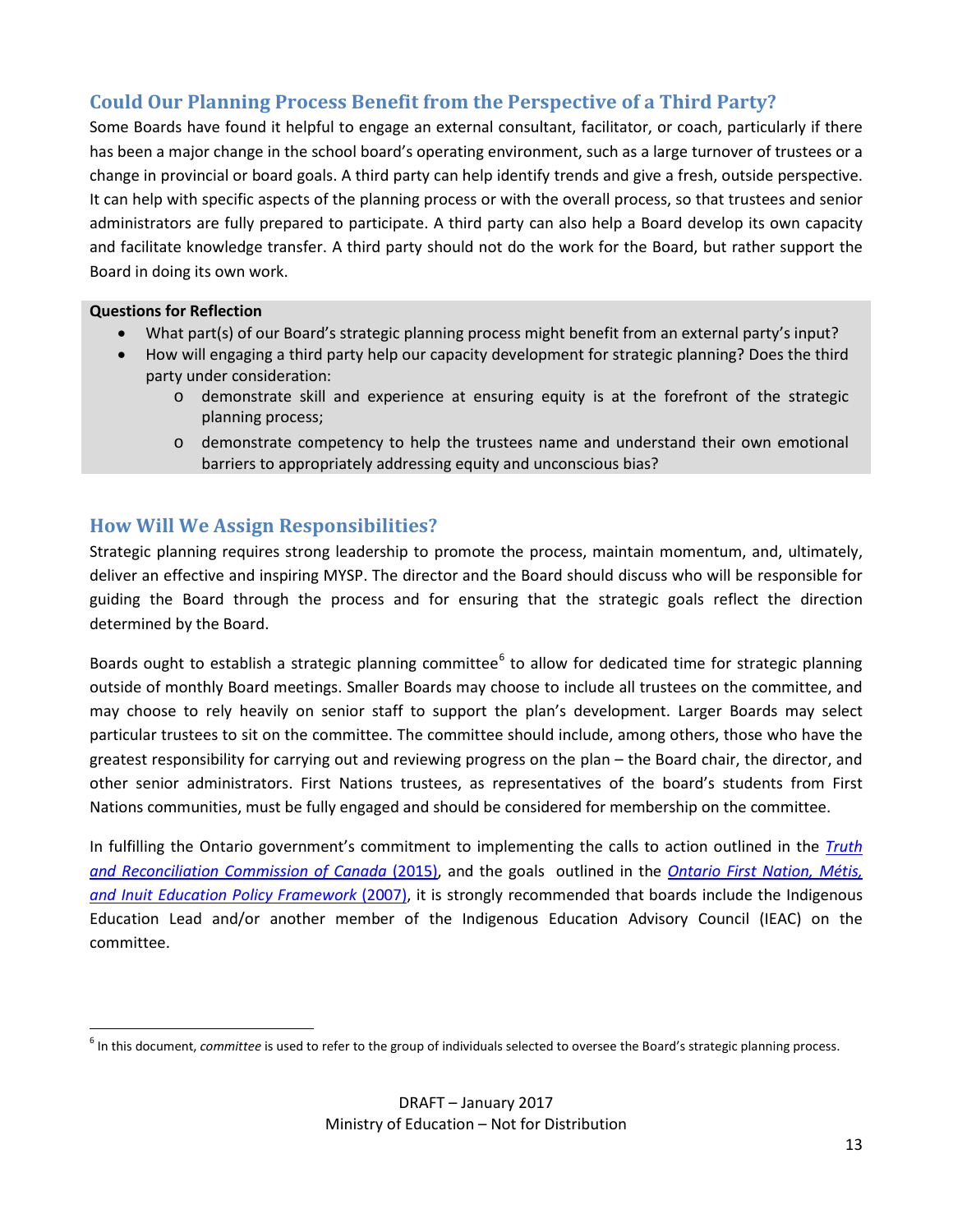Mainstream Canada sees the dysfunction of Indigenous communities, but [has] no idea how that happened, what caused it, or how government contributed to that reality through the residential school policy. They do not realize that just as Indigenous children were taught that they were inferior, so were non-Indigenous children [taught that Indigenous children were inferior]. They do not realize that for the non-Indigenous child, this teaching had an insidious aspect – it reinforced a false belief in their own superiority. This too must be addressed. Most Canadians do not realize, therefore, that for there to be true reconciliation, they must be part of the solution.

– Senator Murray Sinclair, Chair of the Indian Residential Schools Truth and Reconciliation Commission, speaking at the Ninth Session of the United Nations Permanent Forum on Indigenous Issues, New York, April 2010

Student trustees should also be fully engaged throughout the strategic planning process, as they are elected to represent the interests of students in Grades 7 to 12 and thus bring an important perspective to the table.

Whatever the structure and composition of the committee, it is important that the roles and responsibilities are articulated at the outset (e.g., in a terms of reference document) to avoid confusion later in the process. The committee should have the autonomy to make preliminary decisions about the process, and later seek input and approval from the Board, as required.

#### **Questions for Reflection**

- How can we ensure that our committee is intentionally diverse, to provide multiple perspectives?
- What knowledge, skill sets, and experience are needed on our committee?
- How will we make sure our committee includes individuals from outside the organization, such as business leaders, social service agency representatives, and community partners (e.g., municipal child care and early years service system managers)?
- What will be the mandate of our committee during the process?

## <span id="page-13-0"></span>**What Will Our Timelines Be?**

The committee needs to determine two things at this point – how long the plan will probably take to complete and when to begin each step of the strategic planning process.

The time it takes to develop the MYSP varies widely. It can take as little as a few months or as long as a year, depending on the experience of the Board and senior board staff, their familiarity with the internal and external operating environments, and the extent of their plans for data gathering and consultation.

It can be helpful for Boards to determine timelines by starting with a date for the new MYSP and working backwards in the schedule until they arrive at the present. There are no shortcuts to the process. Every step is necessary. It takes time to create the plan, and that time needs to be planned for and protected from other competing priorities.

#### **Questions for Reflection**

• What staff capacity do we have to support the process?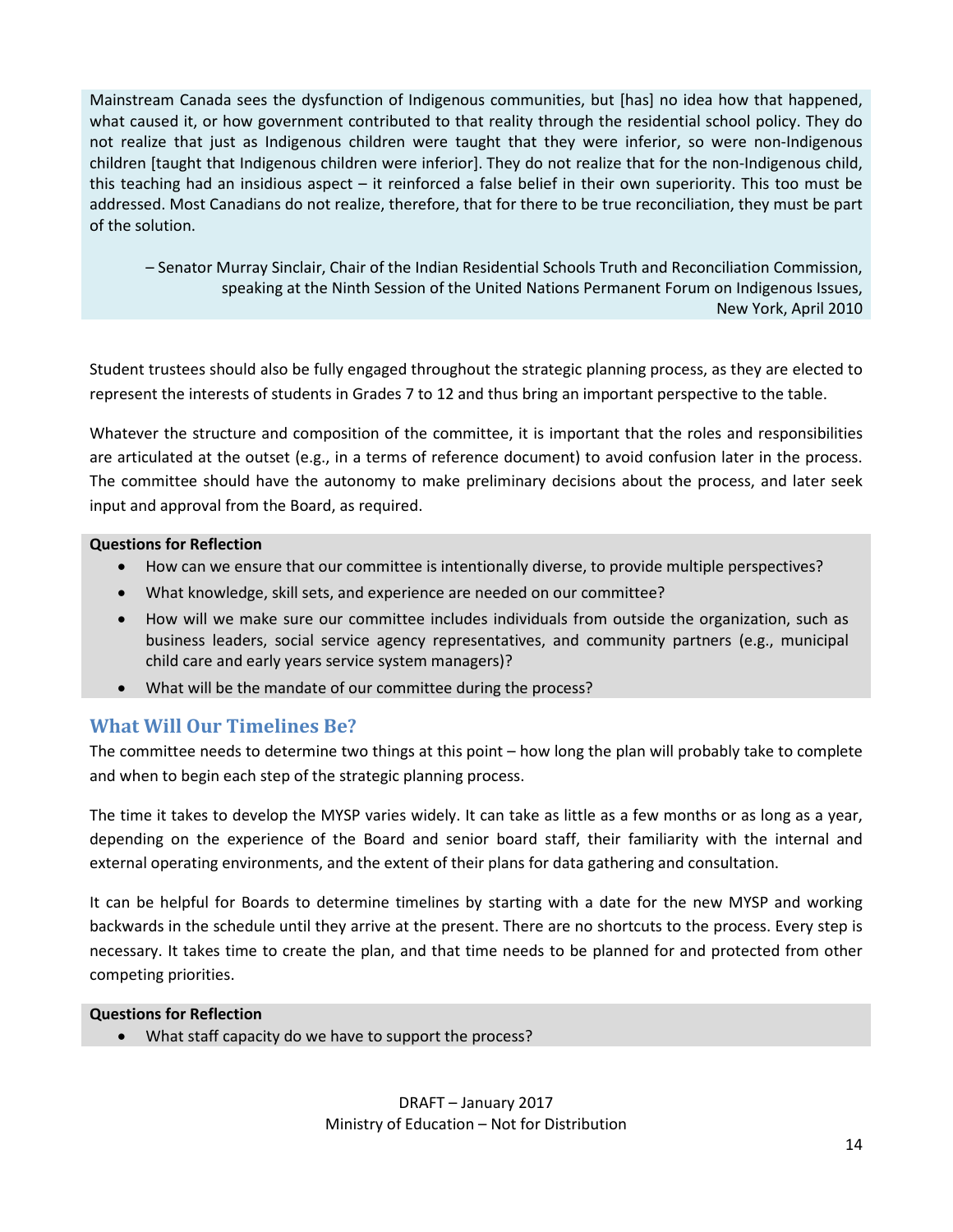• Which parts of the process are dependent on pre-determined timelines, such as budget submissions to the ministry? How can our Board plan accordingly?

## <span id="page-14-0"></span>**Have We Reviewed Our Mission, Vision, and Values Statements?[7](#page-14-1)**

One of the most important things that a Board should do at this stage of the strategic planning process is to review its mission, vision, and values statements. These statements are unique to each board and should be reflective of each board's beliefs, needs, and priorities. Mission, vision, and values statements guide the organization in everything it does, not just in the creation of the MYSP. For the MYSP in particular, however, the mission, vision, and values statements help ensure that the direction the Board takes aligns with the school board's purpose and its sense of who, and what, it represents. It is recommended that each Board establish a regular and predictable review cycle for these statements. One recommended practice is to review them in the year prior to a new strategic planning cycle.

An organization's **mission** statement is a concise description of its purpose. Its **vision** statement is a vivid and engaging description of its idealized future state, and its **values** statement outlines its core beliefs.

A renewed vision is integral to the MYSP process. In response to the changing needs of the community and to evolving provincial priorities for public education, a Board's vision statement will probably change more frequently than its mission and values statements. The mission, vision, and values are statements of shared identity within the board. They should be arrived at through a process of collaborative professionalism so that everyone knows their voices have been heard.

#### **Questions for Reflection**

- What are the views among our Board and senior board staff members regarding the board's direction?
- When was the last time we reviewed our mission, vision, and values? Do they still resonate?
- How can we create opportunities for our stakeholders to tell us what they expect from our board, based on our mission, vision, and values statements? How can collaboration processes support a fulsome review and refresh of the mission, vision, and values?
- How do our mission, vision, and values statements reflect the legislated purpose and goals of public education in Ontario? How do they reflect the specific circumstances of our school system and our schools (e.g., in Catholic and French-language boards, do they reflect the mandates of their respective systems?)
- To what extent will *everyone* in the larger community see themselves reflected in these statements? How can we solicit community input?
- To what extent will teachers, early childhood educators, principals, and other board staff and volunteers see themselves reflected in these statements?
- Are the statements concise, clear, aspirational, and optimistic?

#### **Online Ministry Resource: Effective practices for developing mission, vision, and values statements** <*THESE LINKS WILL GO LIVE WHEN THIS DOCUMENT IS PUBLISHED>*

<span id="page-14-1"></span><sup>7</sup> The practices described in this section align with the effective school board practices identified in the document *[Strong Districts &](https://education-leadership-ontario.ca/media/resource/Strong_Districts_and_their_Leadership_2013.pdf) [Their Leadership](https://education-leadership-ontario.ca/media/resource/Strong_Districts_and_their_Leadership_2013.pdf)* (2013).  $\overline{a}$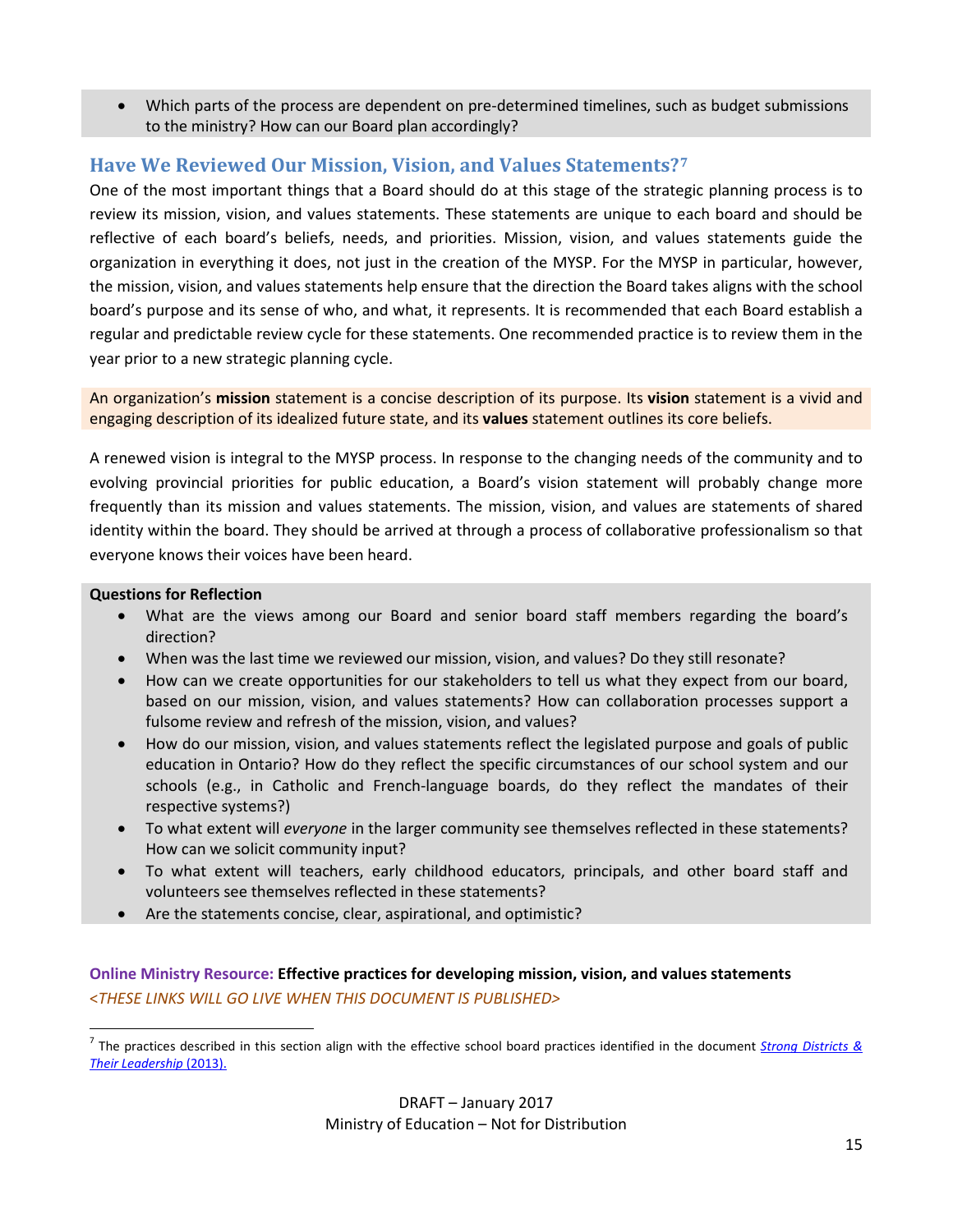## <span id="page-15-0"></span>**Phase 2: Gathering Information**

According to research, evidence-based decision making leads to better results for organizations because it allows them to be purposeful about where they are focussing their efforts and channelling their resources. This means that the strategic planning committee need to gather a great deal of information and weigh it carefully before setting the strategic direction for their MYSPs.

Phase 2 **Gathering Information** 

Gathering information tends to be time- and resource-intensive, but careful planning, with purpose in mind, will facilitate the most efficient use of limited resources. The information gathered needs to be new, relevant, and the result of a discerning eye – thus helping to paint an accurate picture of what's really happening in the board. **Because it takes time to gather information, it is a good idea for the committee to update the Board periodically throughout the two stages of this phase: data collection and stakeholder consultation.**

## <span id="page-15-1"></span>**How Will We Collect and Analyse Data?[8](#page-15-2)**

Educational leaders and school staffs who are committed to professional accountability and making informed professional judgments think of accountability not as a static numerical accounting but as a conversation, using data to stimulate discussion, challenge ideas, rethink directions, and monitor progress, providing an ongoing image of their school as it changes, progresses, stalls, regroups, and moves forward again.

> – Lorna Earl and Steven Katz, as quoted [in "Using Data: Transforming Potential Into Practice",](http://www.edu.gov.on.ca/eng/policyfunding/leadership/IdeasIntoActionBulletin5.pdf)  *[Ideas Into Action for School and System Leaders,](http://www.edu.gov.on.ca/eng/policyfunding/leadership/IdeasIntoActionBulletin5.pdf)* no. 5 (2014), p. 4

Data collection can feel like an overwhelming and onerous task, but it does not have to be. Boards already have a wealth of existing data, so it is important to first understand what data is available and what data is needed for the strategic planning committee to do its work. The committee should prioritize gathering data that will support effective decision making concerning equitable outcomes for all students. This can include identity-based data and student-level data. Such a data set would support an analysis of intersectionality<sup>[9](#page-15-3)</sup> and the complex realities of how people experience discrimination. A common first step in collecting data is to conduct scans of the internal and external environments.

#### **Questions for Reflection**

 $\overline{a}$ 

- What do we already know and what more do we need to know?
- What type of evidence should we be gathering? How much and to what end?
- How will this evidence be used and shared by the board and relevant stakeholders?

#### **1. Scan the external and internal environments**

It is crucial for the committee to understand the evolving nature of the external environment in which their schools operate. They should be aware of demographic shifts; immigration patterns; the current economic,

<span id="page-15-2"></span><sup>8</sup> The practices described in this section align with the effective school board practices identified in the document *[Strong Districts &](https://education-leadership-ontario.ca/media/resource/Strong_Districts_and_their_Leadership_2013.pdf) [Their Leadership](https://education-leadership-ontario.ca/media/resource/Strong_Districts_and_their_Leadership_2013.pdf) (2013).*<br><sup>9</sup> Information on an intersectional approach to discrimination is available on th[e Ontario Human Rights Commission website.](http://www.ohrc.on.ca/en/intersectional-approach-discrimination-addressing-multiple-grounds-human-rights-claims)

<span id="page-15-3"></span>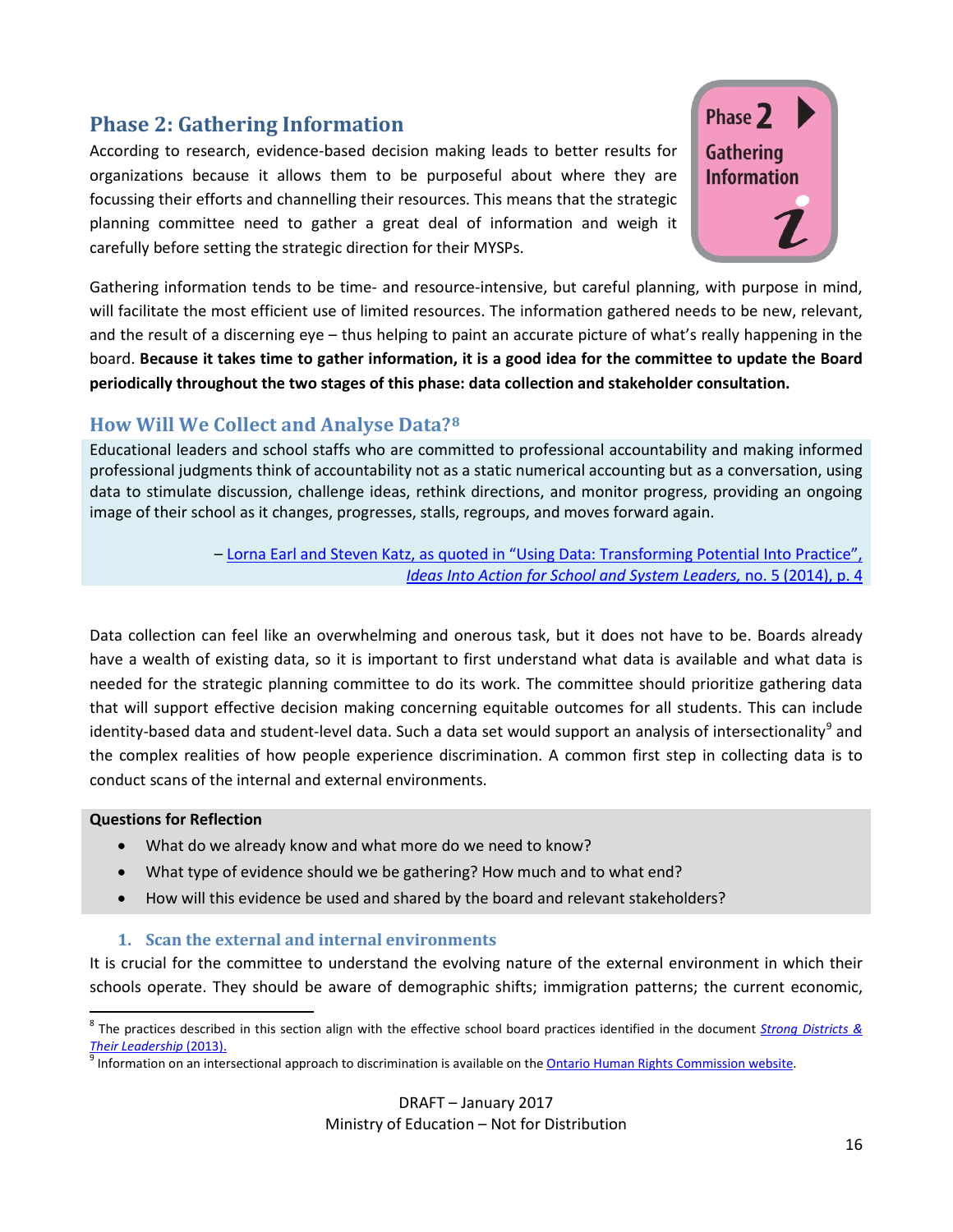political, and social climate; changes in technology; legal requirements and Ministry of Education directives; trends in education; local developments in policies and procedures; new collective agreements; and global influences. Effective environmental scans consider the factors that may be contributing to the challenges faced by the most underserved students and those not meeting their full potential. In this regard, demographic data can be particularly instructive.

It is also important for the committee to understand the board's internal environment, including the impact of the previous MYSP, student achievement levels, student and staff well-being, employee satisfaction, parent engagement, school climates the general climate of the schools, the status of buildings and infrastructure, enrollment trends, succession planning patterns, and the projected retirement rates of school and system leaders. Indicators for quantitative and qualitative measurements, such as the early development instrument results, staff turnover rates, measures of well-being of students and staff, and reviews of the governance structure and processes of the Board, are all sources of relevant information for the internal environmental scan. It is also important to identify what is working well and to continue to support those areas.

#### **2. Analyse the data**

Data analysis is how sense is made of the information gathered. Effective data analysis ensures that the areas of need become the areas of focus. Priority areas will start to emerge as the committee works together to analyse the data. Some boards find that collaboration software helps them to identify and distil the areas of focus. However the data is analysed, it is important that the process is collaborative so that a common understanding emerges regarding the areas of focus.

There are three commonly used approaches for analysing external and internal factors affecting an organization: Appreciative Inquiry (AI), SOAR (Strengths, Opportunities, Aspirations, and Results) and SWOT (Strengths, Weaknesses, Opportunities, and Threats). With the help of one of these approaches, the committee scans their environments to develop a picture of where they currently are and where they want to go. More information on these approaches can be found by following the link on the next page, to the online resource.

#### *Find themes and outliers*

As they look through the data, the committee will see themes emerging that suggest a direction for the board. At the same time, it is important to identify the "outliers," or any evidence that may fall outside the primary strategic themes, as some of it may be significant.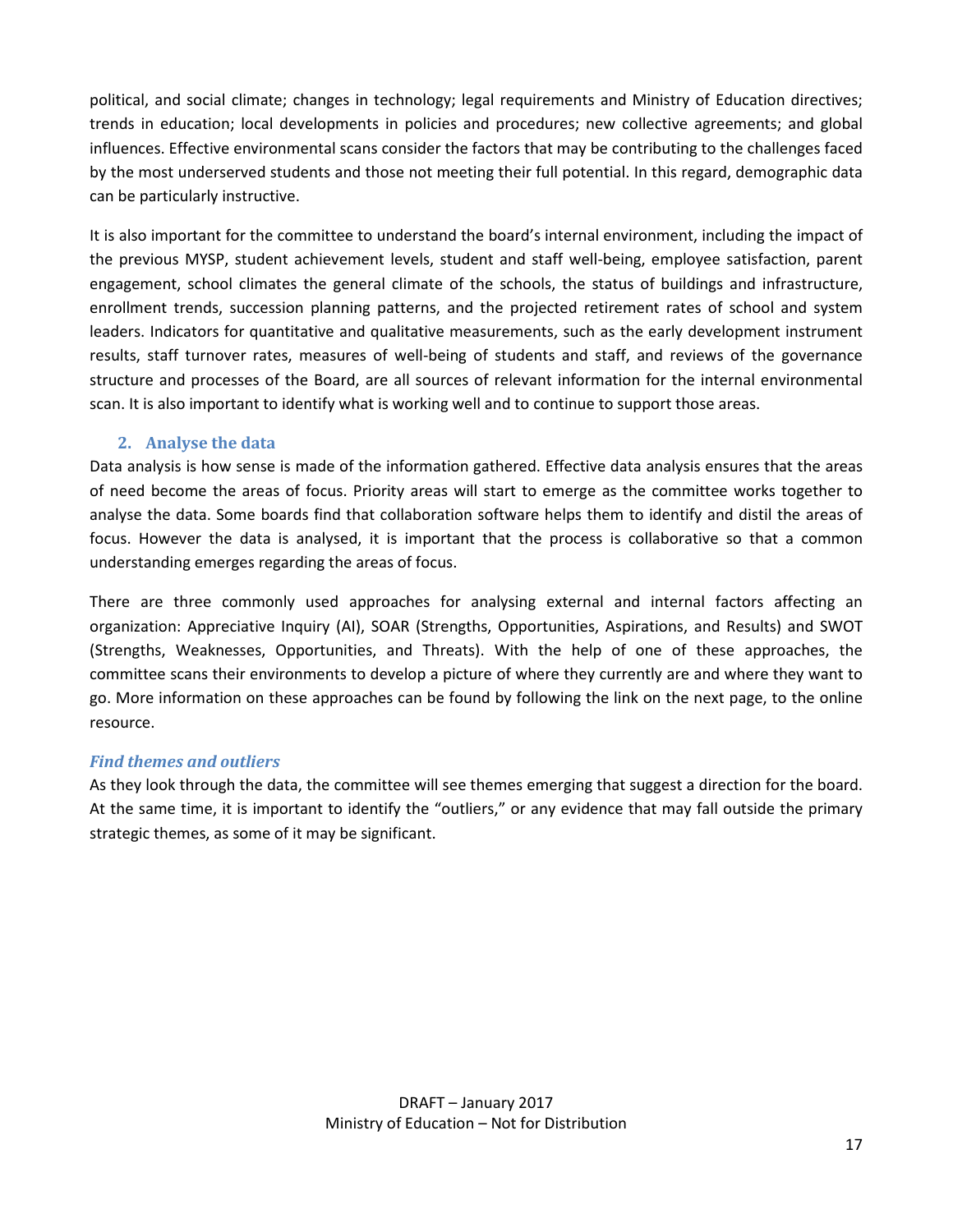Equity and inclusive education aims to understand, identify, address, and eliminate the biases, barriers, and power dynamics that limit students' prospects for learning, growing, and fully contributing to society…. These barriers and biases, whether overt or subtle, intentional or unintentional, need to be identified and addressed.

> *– [Equity and Inclusive Education in Ontario Schools:](http://www.edu.gov.on.ca/eng/policyfunding/inclusiveguide.pdf)  [Guidelines for Policy Development and Implementation](http://www.edu.gov.on.ca/eng/policyfunding/inclusiveguide.pdf)* (2014), p. 6

#### *Identify tentative strategic priorities*

Based on their analysis of the data, the committee can propose tentative strategic priorities for the board. These tentative priorities are the far-reaching results the board would like to achieve across different areas, such as academics, well-being, finance, employee relations, human resources, community partnerships, internal processes, and governance. These tentative strategic priorities will probably shift as the process unfolds, but having an initial set of priority areas provides a focus for the upcoming stakeholder consultations (see below) and the Board's process going forward.

#### **Questions for Reflection**

#### **External Environment**

- What are the current and expected trends in our community population and demographic composition (e.g., in immigration, urbanization, religion, ethnic composition, languages spoken), and how will a changing student composition affect equity and inclusion? What are the major economic and social justice issues affecting our community?
- How can we realize our commitment to reconciliation and contribute to the collective efforts to repair the relationship between Indigenous and non-Indigenous peoples in Canadian society?
- What are the current promising practices and emerging trends in education for each age group? For example, are there new global competencies and digital tools for high-school students?
- For hospital boards, what are the emerging trends in in-care settings that can be brought to bear on strategic planning?

#### **Internal Environment**

- What is our performance record with respect to increasing equity of outcomes in student achievement and well-being? How are we measuring our impact both qualitatively (e.g., in terms of critical thinking, collaboration, creativity) and quantitatively?
- To what extent is our staff engaged and highly skilled? How have we included and honoured the voices of all education professionals and staff throughout our strategic planning process? How will we prepare for future human resources needs?
- How can data and input from the Indigenous Education Advisory Council be used to better support decision making of the committee?
- What is the status of parent and community engagement in our board? What have we done to identify and address barriers to achievement and well-being for underserved groups and those not meeting their full potential?
- In what ways is our Board's governance structure reflective of effective and transparent governance practices? How do we know?

**Online Ministry Resource: Data Collection and Analysis to Support Strategic Planning** <*THESE LINKS WILL GO LIVE WHEN THIS DOCUMENT IS PUBLISHED>*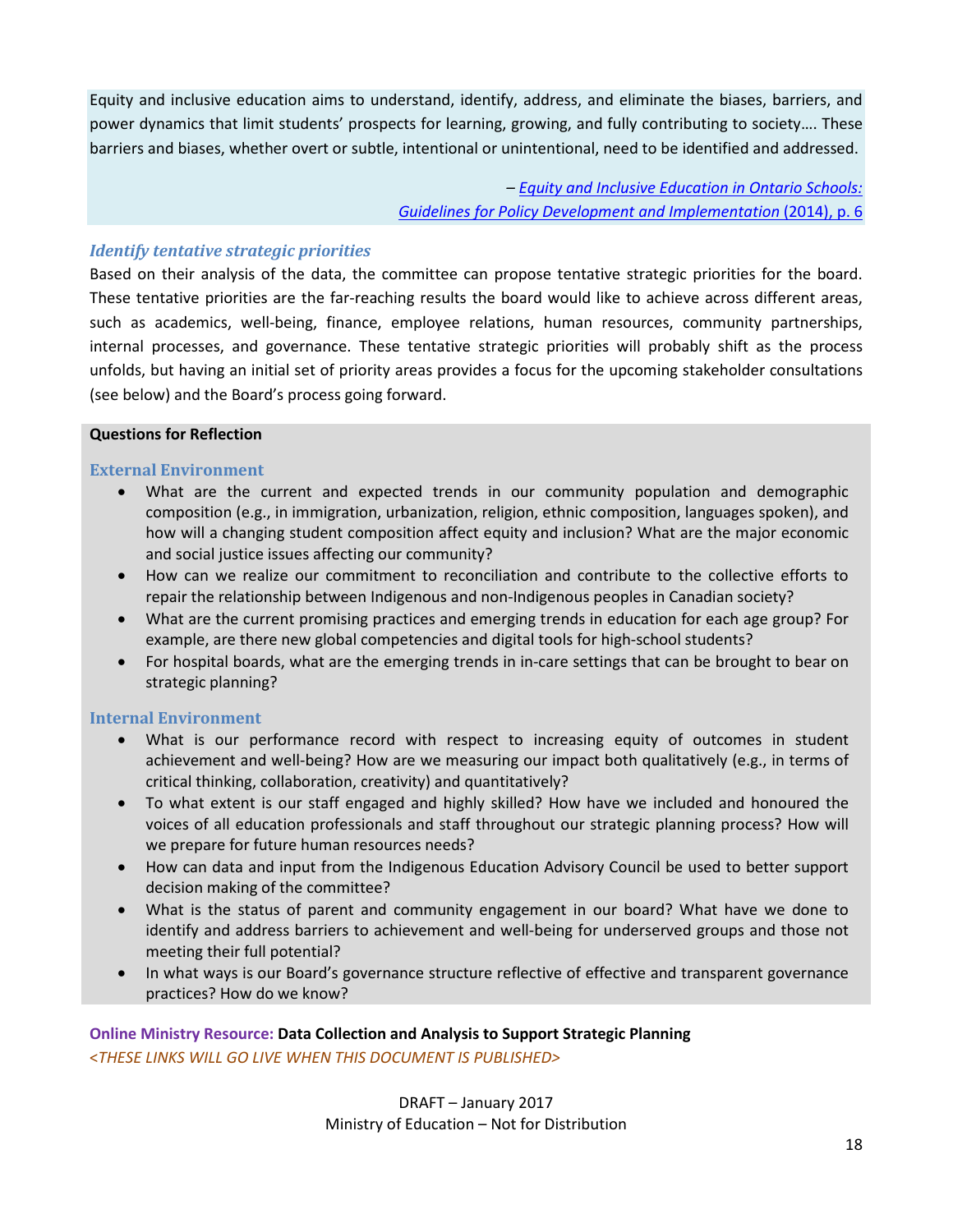## <span id="page-18-0"></span>**How Will We Consult with Stakeholders?[10](#page-18-1)**

Consultations are fundamental to developing the MYSP, and to ensuring that the MYSP is adopted and supported by the community. Consultation is a broad term, so this guide makes a distinction between **community engagement** and **stakeholder consultation**.

**Community engagement** is what happens on a regular basis, regardless of what the Board is working on. It can take many forms, such as updates on how the Board has addressed issues raised by the community as well as other ongoing work. It may involve weekly or monthly blog posts or website updates, meetings with community members, or an "open door" approach for the community to raise issues.

**Stakeholder consultation** is a formal part of the strategic planning process, with the specific purpose of seeking out the ideas, concerns, and questions of the board's communities, so that the committee can make informed, thoughtful, and courageous decisions. It takes time, partly because it requires the committee to see things through the lens of what matters to diverse stakeholders. As mentioned earlier, in "The MYSP Process" section, many existing structures within the board can and should be used during stakeholder consultations. This process aligns directly with the ministry's policy on collaborative professionalism. Consulting with these groups and taking advantage of their gatherings ensures that everyone in the board is invited to think strategically and to connect their purpose and the work they do directly with the MYSP.

For consultations to be meaningful and authentic, the committee may want to consider inviting stakeholders to help develop the process itself rather than simply responding to questions. Stakeholders can help identify other stakeholders, develop and frame the consultation questions, and/or facilitate the discussions. This collaborative approach increases stakeholder ownership of the process and strengthens Board and stakeholder relations.

Careful planning is required to identify all relevant stakeholders, determine the consultation approach, conduct the consultations, and analyse the findings.

#### **1. Identify the stakeholders**

 $\overline{a}$ 

Community voices are crucial, and not only the loud voices, but the quiet ones, the minority ones, the underrepresented ones. The voices of children and students are important. Indigenous voices are important. Newcomer voices are important. Parent voices are important. The committee should be sure its list of stakeholders is robust and inclusive. Board staff should be invited to be heard. The committee should actively seek to hear from all parents and community groups – those speaking for the most underserved children and students, those speaking for students who are not achieving their full potential, and those speaking for students who are thriving.

The ministry's policy on collaborative professionalism offers guidance on how to include key interests, such as unions, teacher federations, and other partners.

<span id="page-18-1"></span><sup>10</sup> The practices described in this section align with the effective school board practices identified in the document *[Strong Districts &](https://education-leadership-ontario.ca/media/resource/Strong_Districts_and_their_Leadership_2013.pdf) [Their Leadership](https://education-leadership-ontario.ca/media/resource/Strong_Districts_and_their_Leadership_2013.pdf)* (2013).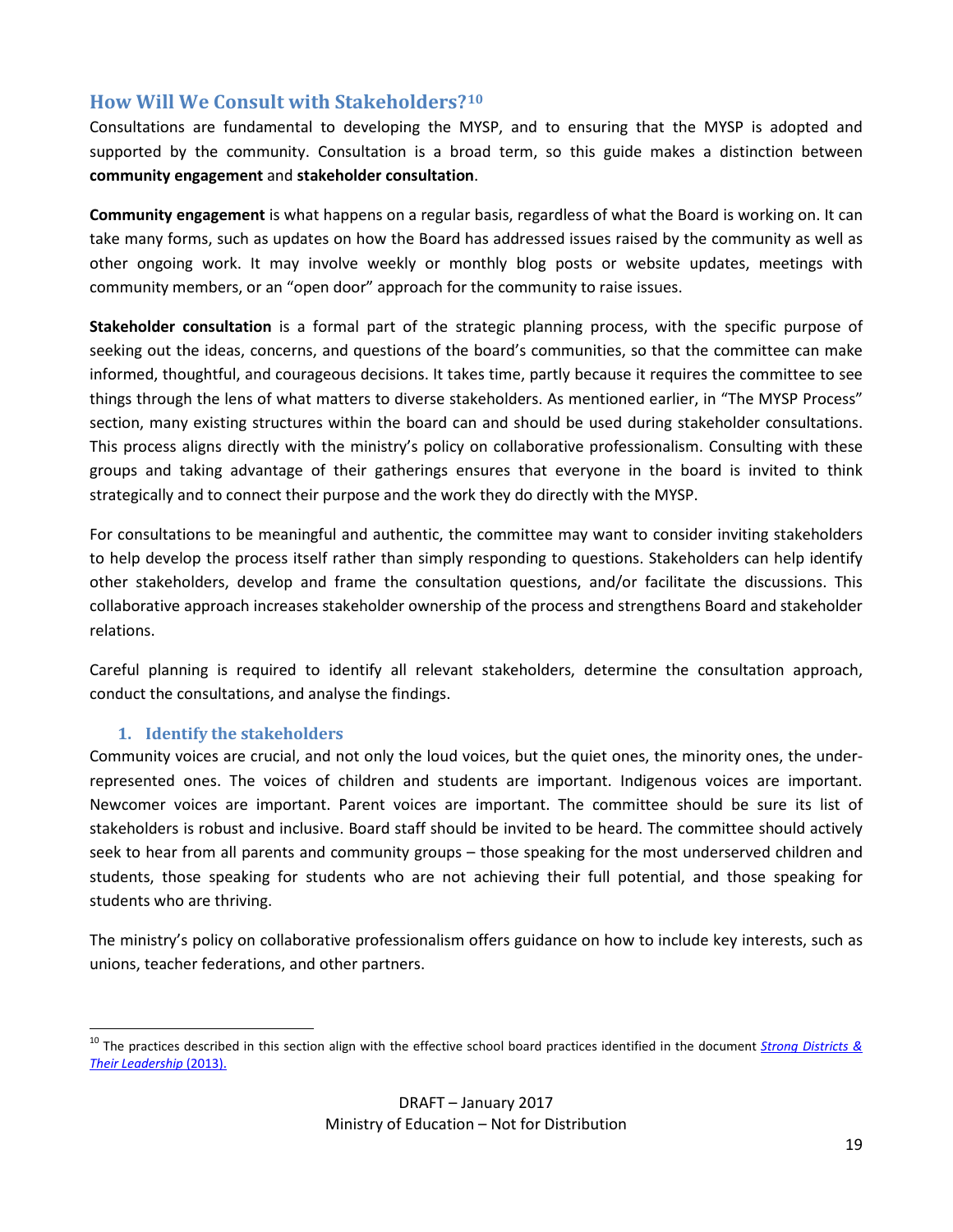#### **2. Determine the consultation approach and questions**

The focus of the consultation will determine which approach will be best. Consultations can be conducted through various means, including online surveys, collaboration software, teleconferencing, focus groups, interviews, and town hall or community meetings. The committee can use a variety of consultation approaches to deepen their understanding of the broader community issues and concerns. Again, it can be useful to invite stakeholders themselves to help determine the best approach and to play a role in crafting questions that will resonate with constituents, invite conversation, and elicit useful information. Consideration should also be given to conducting consultations in the languages of constituents.

Consultation questions should be brief, straightforward, open, unbiased, and meaningful to the stakeholders. They should be based on the tentative strategic priority areas, so that the stakeholders can see the committee has done its research and is providing them with something to respond to. If the Board is in the process of reviewing its mission, vision, and values statements, questions about these should be included.

It is important for the committee to think through *how* it will gather the stakeholders' input – ideally in ways that will best facilitate both the stakeholders' input and the committee's analysis of the stakeholders' thoughts and concerns. The committee should choose what is right for the board and the constituency, and dedicate its resources to where it perceives the greatest need to hear different perspectives. The use of online collaboration software has dramatically increased the number and diversity of respondents in several boards. This software often has an analysis function that can provide enhanced data analysis in a short amount of time.

#### **3. Conduct the consultations**

The committee may lead the consultations themselves, or engage others from either within or outside the board to facilitate them. For some boards, this process may take a few weeks; for others, several months. It can be useful to provide multiple ways and opportunities for people to participate.

It is vital to capture the feedback from stakeholders accurately. The feedback that committees receive should be reflected back to each stakeholder group to confirm that they were heard correctly. Some collaboration software programs have this type of feedback option built in. However it is conducted, this confirmation process helps support the relationship between the Board and the stakeholder groups. Once this confirmation is received, it is time for the committee to review all the input from the various stakeholder groups.

#### **Questions for Reflection**

- How have we heard from all of our stakeholders, particularly from those representing underserved students and students who are not achieving their full potential? What else can we do to reach these stakeholders?
- How have we engaged Indigenous communities as partners?
- How did we engage all education professionals, at all levels, in fostering and sustaining the conditions for collaborative professionalism? What more should we do?
- Have we engaged stakeholders that have a particular interest in our system? For example, for French boards, have we heard from French-language and culture organizations and advocacy groups? For Catholic boards, have we heard from diocesan bishops, diocesan staff, and parish communities? For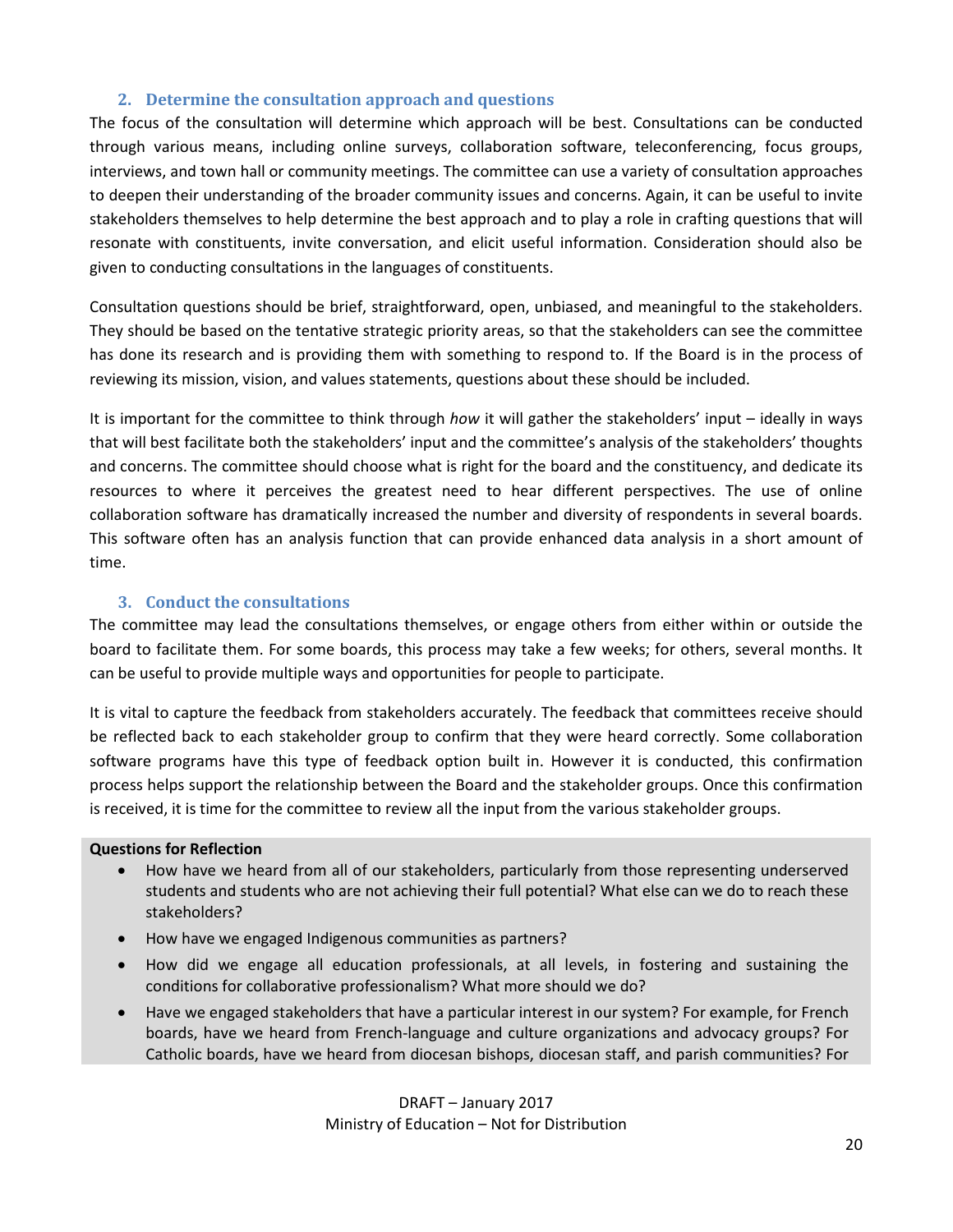hospital boards, have we heard from coterminous school boards and treatment facilities, including local hospitals?

#### **4. Analyse the findings**

Effective analysis of the stakeholder input is a vital step in the MYSP process. It translates stakeholder thinking into board action and ensures decisions are made based on evidence.

#### *Find themes and outliers*

Analysis of the stakeholder feedback, like analysis of the data, will reveal themes and outliers. It is important for the committee to distinguish between popular opinion and important points made by sometimes unpopular, or minority, groups. The latter can bring to light real issues that need to be addressed.

#### *Cross-reference stakeholder feedback with data collected*

The research data and the findings from the consultations should align. For example, if the data shows a discrepancy in achievement levels and/or well-being for a particular demographic group, consultation with that group should have revealed the same concern. If there are significant inconsistencies between the input from stakeholders and the data collected, more research may need to be done. The problem may be misinformation, miscommunication, or poor data.

Finally, at this stage, it is important to revisit and refine the tentative strategic priorities identified earlier, although they will remain tentative until the plan is developed, in Phase 3.

#### **Questions for Reflection**

- What were the notable variations in opinion across stakeholder groups? Do these variations correlate with known or suspected systemic discrepancies in achievement and/or well-being?
- How can we make sense of any surprising or unexpected findings?
- In what ways do certain stakeholder groups seem more satisfied than others? What factors contribute to this?

**Online Ministry Resource: Conducting Stakeholder Consultations** <*THESE LINKS WILL GO LIVE WHEN THIS DOCUMENT IS PUBLISHED>*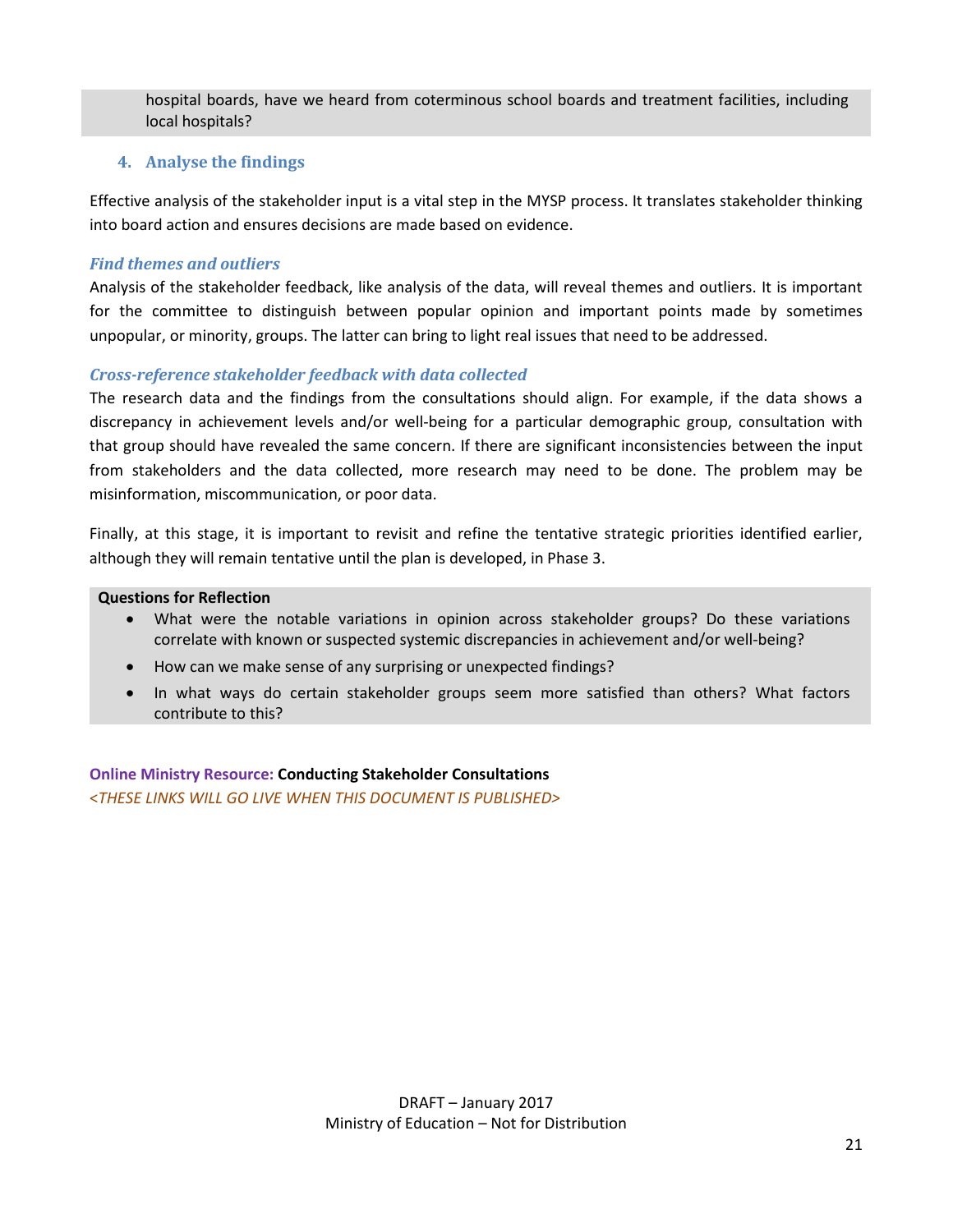## <span id="page-21-0"></span>**Phase 3: Developing the MYSP[11](#page-21-3)**

The research has been done. The consultations have taken place. The information has been analysed. Now the Board and the senior administrators must work closely together to make the key decisions about where the school board needs to go over the coming years. **This involves some heavy lifting.** This is the time for the information from the MYSP committee to be brought to the Board, and for the members of the Board to engage together in reflection and strategic thinking.



As the plan is developed, it is important to keep in mind that the principles of equity and inclusion need to be evident and visible throughout its entirety. "Ensuring equity", one of the four renewed goals for education outlined in *[Achieving Excellence: A Renewed Vision for Education in Ontario](http://www.edu.gov.on.ca/eng/about/excellent.html)* (2014), must be woven into every aspect of the MYSP, including into the strategic priorities and the strategic goals, which are discussed below. Ensuring equity is a goal, as well as a driver, that helps the board to achieve the other three renewed goals for education – achieving excellence, promoting well-being, and enhancing public confidence.

## <span id="page-21-1"></span>**What Would Be the Ideal Duration of the MYSP?**

The length of time a MYSP covers varies from board to board. Under the Education Act, the board of trustees is required to develop a multi-year plan that spans three or more school years. A four-year plan is considered a good length because it allows for short-term improvements to happen and for long-term improvements to take shape. A four-year plan also aligns with the trustee election cycle. One recommended practice is for the MYSP to run as a four-year cycle offset with the trustee election cycle. This allows incoming trustees to have a plan in place when they arrive and to participate in the creation of a new plan during their term of office.

#### **Questions for Reflection:**

- How can our strategic planning cycle be designed to support incoming trustees?
- How can the time frame for our MYSP be designed so that the annual review of the MYSP takes place when it can meaningfully inform the development of the annual system and school plans?
- <span id="page-21-2"></span>• What time frame or duration for our MYSP will allow us to be flexible and adaptive to changing needs while also enabling long-term progress?

<span id="page-21-3"></span><sup>11</sup> The practices described in this section align with the effective school board practices identified in the document *[Strong Districts &](https://education-leadership-ontario.ca/media/resource/Strong_Districts_and_their_Leadership_2013.pdf) [Their Leadership](https://education-leadership-ontario.ca/media/resource/Strong_Districts_and_their_Leadership_2013.pdf)* (2013).  $\overline{a}$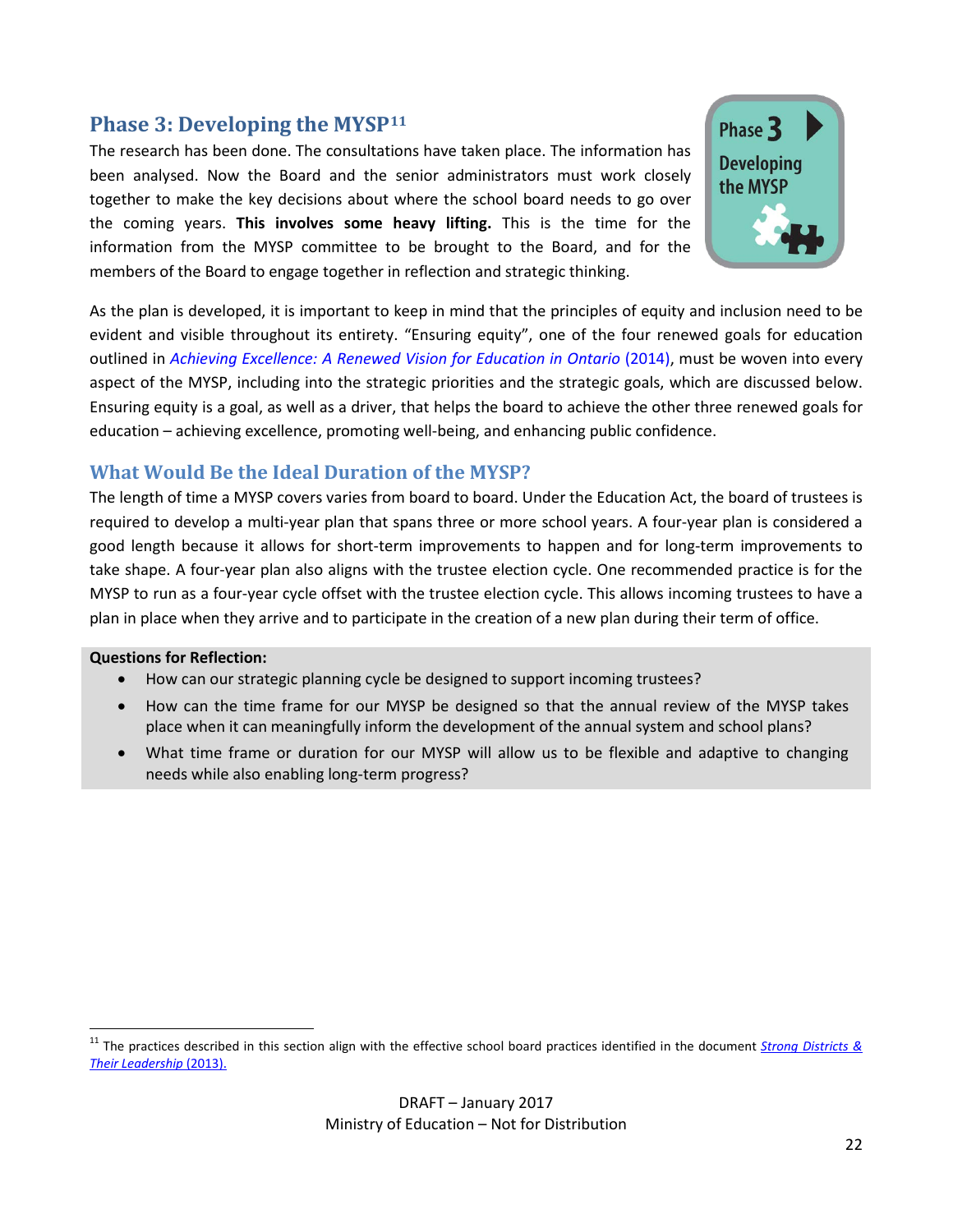## **Which Strategic Priorities Should We Finalize?**

A **strategic priority** is an overarching, high-level priority that an organization establishes in order to realize its vision. A strategic priority provides the framework for organizing, defining, and communicating strategic goals. A **strategic goal** is what an organization will achieve over the course of the strategic plan. A strategic goal is achieved through activities and/or initiatives an organization implements in order to realize its vision.

It is now time for the committee to finalize its strategic priorities. A small number of ambitious priorities – three to five – is usually the most effective. These priorities point the **direction** for the board. They should be courageous, focused, and unafraid to challenge the status quo. They should reflect all the voices in the community and strive to transform the culture towards higher achievement levels and improved well-being for *every* child and student. They should be responsible and responsive. They should have the power to motivate every staff member, parent, child, and student.

#### **Questions for Reflection**

- How can our strategic priorities be comprehensive and balanced concerned with all students, from the early years to adulthood, and with many facets of education (e.g., academics, equity, well-being, financial and governance issues, human resources, and community partnerships)?
- How can our strategic priorities be developed so that the internal and external stakeholders can see themselves reflected in them?
- Do our strategic priorities align with both ministry priorities and address local circumstances?
- Do they demonstrate the heart, mind, and identity of our board?
- Will our strategic priorities enhance public confidence in our board?

## <span id="page-22-0"></span>**What Criteria Should Determine Our Strategic Goals?**

Schools begin to change only when their leaders use equity as a lens to recognize the disparities that exist, and then intentionally develop, implement, and monitor clear, unambiguous action plans for producing the desired educational outcomes.

> *–* Ontario Principals' Council, *[Equity and Inclusive Education:](https://principals.ca/documents/Equity%20and%20Inclusive%20Education.pdf)  [Implementing Ontario's Equity and Inclusive Education Strategy](https://principals.ca/documents/Equity%20and%20Inclusive%20Education.pdf)* (2011), p. 5

Once the strategic priorities are finalized, the committee can then develop the corresponding strategic goals. These goals will provide focus to specific priority areas and determine where resources will be allocated.

An effective practice is to have a manageable number of goals that the board can focus on and make significant progress towards. The committee should recommend the number of strategic goals, based on the board's context and resources. Each strategic priority should have at least one strategic goal. Generally, a small number of focused goals is recommended.

The committee should strive to ensure that each strategic goal is:

• **Translatable** into short-term initiatives and actions so that progress can be seen each year;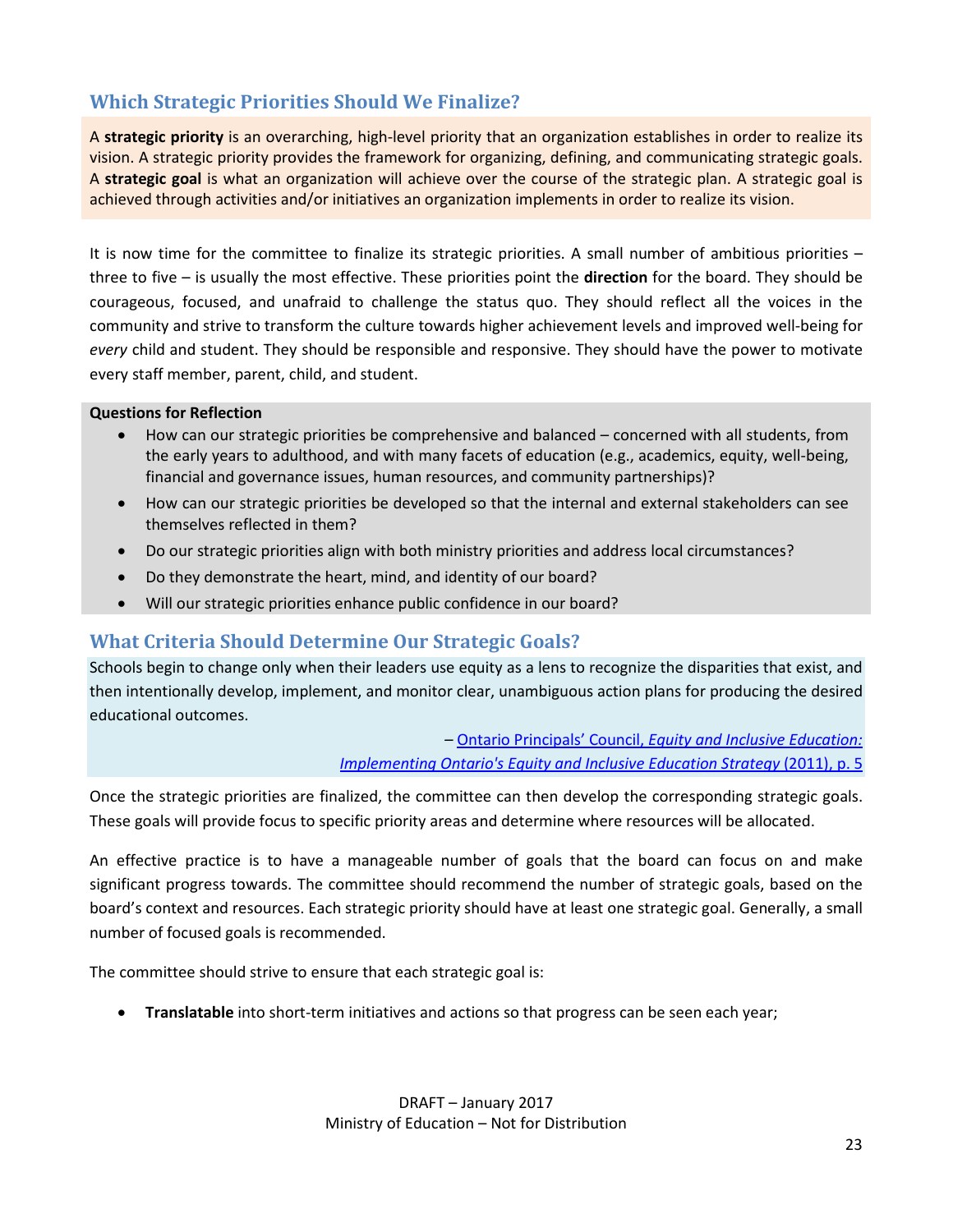- **Enduring** over the multi-year period: goals should not be so specific or easily achieved that they become irrelevant after the first year of the plan;
- **Aligned** with the boards' long-term vision;
- **Just within reach:** goals should be a stretch, but achievable.

#### **Questions for Reflection**

- Given our commitment to implementing the calls to action of the *Truth and Reconciliation Commission*, in what ways do our goals prioritize education and awareness about Canada's Indigenous histories and contemporary issues? In what ways will non-Indigenous students and staff fulfil their duties as treaty people? In what ways will the achievement and well-being of Indigenous students be demonstrated?
- Are our strategic goals focused and courageous, showing significant internal motivation to ensure the achievement and well-being of every child, student, and staff member?
- Do our goals reflect a focus on achievement, equity, and well-being?

#### **Online Ministry Resource: A Suggested Framework for Assessing Strategic Goals** <*THESE LINKS WILL GO LIVE WHEN THIS DOCUMENT IS PUBLISHED>*

## <span id="page-23-0"></span>**How Will We Develop an Evaluation Framework?**

Evaluation frameworks translate high-level strategic thinking into concrete plans of action, with statements about what will be accomplished and, most notably, how the Board will know it has been accomplished. They set clear and specific parameters for implementation, and articulate measurable metrics for monitoring and evaluating progress towards outcomes. Like a rubric a teacher uses with students, an evaluation framework provides clear expectations, and makes gathering data and monitoring it more focused, streamlined, and easier to manage.

Creating an evaluation framework requires a series of steps – some to be done by the director and some to be done by the committee in collaboration with the director.

The primary structure for doing this evaluative work is the logic model. Logic models are concise graphic representations of how an organization does its work; it links activities to the outcomes that help reach the goals. Developing logic models is an effective way of ensuring that the plan is implemented properly and that progress towards goals can be measured. Creating logic models also makes the research stage of the next strategic planning cycle simpler.

The chart below is a template of a logic model that was designed specifically for MYSP development. Each step for completing the logic model is described in detail below.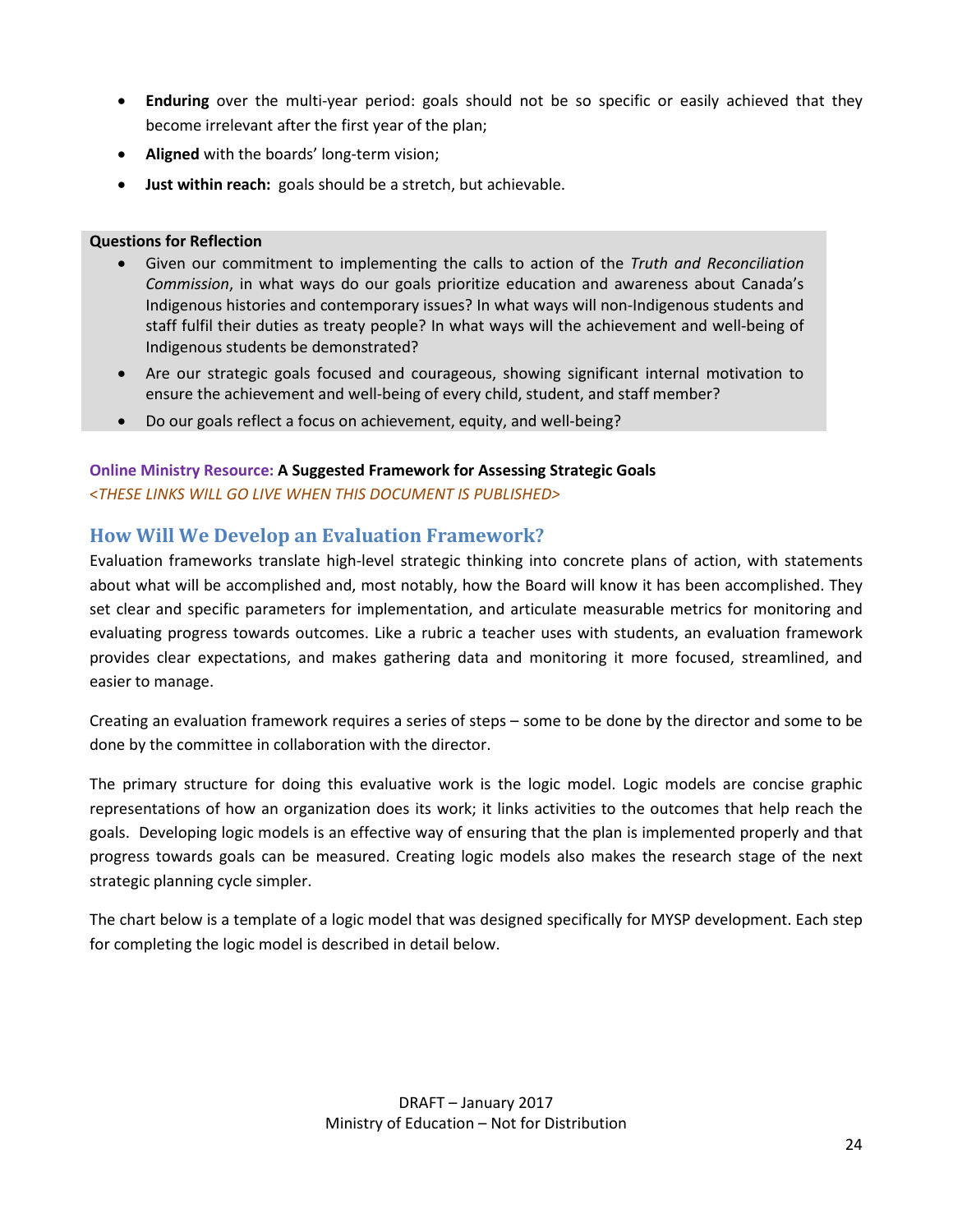| <b>Determined by the Committee</b> |        |               | <b>Determined by the Director of Education</b> |                          |                           |                                   |             |                               |
|------------------------------------|--------|---------------|------------------------------------------------|--------------------------|---------------------------|-----------------------------------|-------------|-------------------------------|
| Strategic<br>Priority 1            | Goal 1 | <b>Target</b> | Intermediate<br>Outcome(s)                     | Short-Term<br>Outcome(s) | Performance<br>Measure(s) | Data Collection<br>Tool(s)        | Champion(s) | Reporting<br><b>Structure</b> |
|                                    | Goal 2 | Target        | Intermediate<br>Outcome(s)                     | Short-Term<br>Outcome(s) | Performance<br>Measure(s) | <b>Data Collection</b><br>Tool(s) | Champion(s) | Reporting<br><b>Structure</b> |
|                                    | Goal 3 | <b>Target</b> | Intermediate<br>Outcome(s)                     | Short-Term<br>Outcome(s) | Performance<br>Measure(s) | Data Collection<br>Tool(s)        | Champion(s) | Reporting<br><b>Structure</b> |
| Strategic<br>Priority 2            | Goal 1 | Target        | Intermediate<br>Outcome(s)                     | Short-Term<br>Outcome(s) | Performance<br>Measure(s) | Data Collection<br>Tool(s)        | Champion(s) | Reporting<br>Structure        |
|                                    | Goal 2 | <b>Target</b> | Intermediate<br>Outcome(s)                     | Short-Term<br>Outcome(s) | Performance<br>Measure(s) | <b>Data Collection</b><br>Tool(s) | Champion(s) | Reporting<br>Structure        |

#### **1. Articulate outcome statements for each goal**

What does success look like? Each goal should be accompanied by outcome statements – specific descriptions of what success looks like – so that when measuring the progress of each goal the parameters are clear. An outcome statement describes the desired impact.

**When designing outcome statements, it is important to be explicit about equity**. This keeps equitable results at the forefront of every goal, embedding into the MYSP a focus on mitigating systemic discrepancies in student achievement and well-being. This also enables the monitoring and measuring of **adverse impact**.

Logic models often distinguish among short-term, intermediate, and long-term outcomes:

- **Short-term outcomes:** In the short term, changes can be expected in **learning, awareness, knowledge, and skills**. These outcomes are directly associated with the program outputs, which indicate that the activities to achieve the goals have taken place. (Activities, inputs, and outputs, and their relation to outcomes are discussed in greater detail in Phase 4). The director, in collaboration with board staff, determines the short-term outcomes.
- **Intermediate outcomes**: In the intermediate term, an initiative will effect changes in **behaviours**, **practices, decision-making, policies, and social action**. The committee determines the intermediate outcomes, in collaboration with senior administrators.
- **Ultimate (or long-term) outcomes**: In time, an initiative will yield change in the **broader social sphere.** This change can seldom be directly attributed to a specific program, but rather has many contributing factors. For the most part, the ministry determines the ultimate outcomes. School boards may have additional ultimate outcomes that reflect their specific contexts.

#### **Questions for Reflection**

- Do our outcome statements describe how our desired future state will be different from our current state?
- Do our outcome statements clearly show the behaviours and skills the MYSP will cultivate?
- How do we know that our intermediate outcomes (e.g., improvements in behaviors and skills) align with the strategic priorities and goals of our MYSP?
- Are the outcome statements hopeful and reachable? Do they make us smile?
- Are our outcome statements SMART (Specific, Measureable, Attainable, Relevant, Time-based)?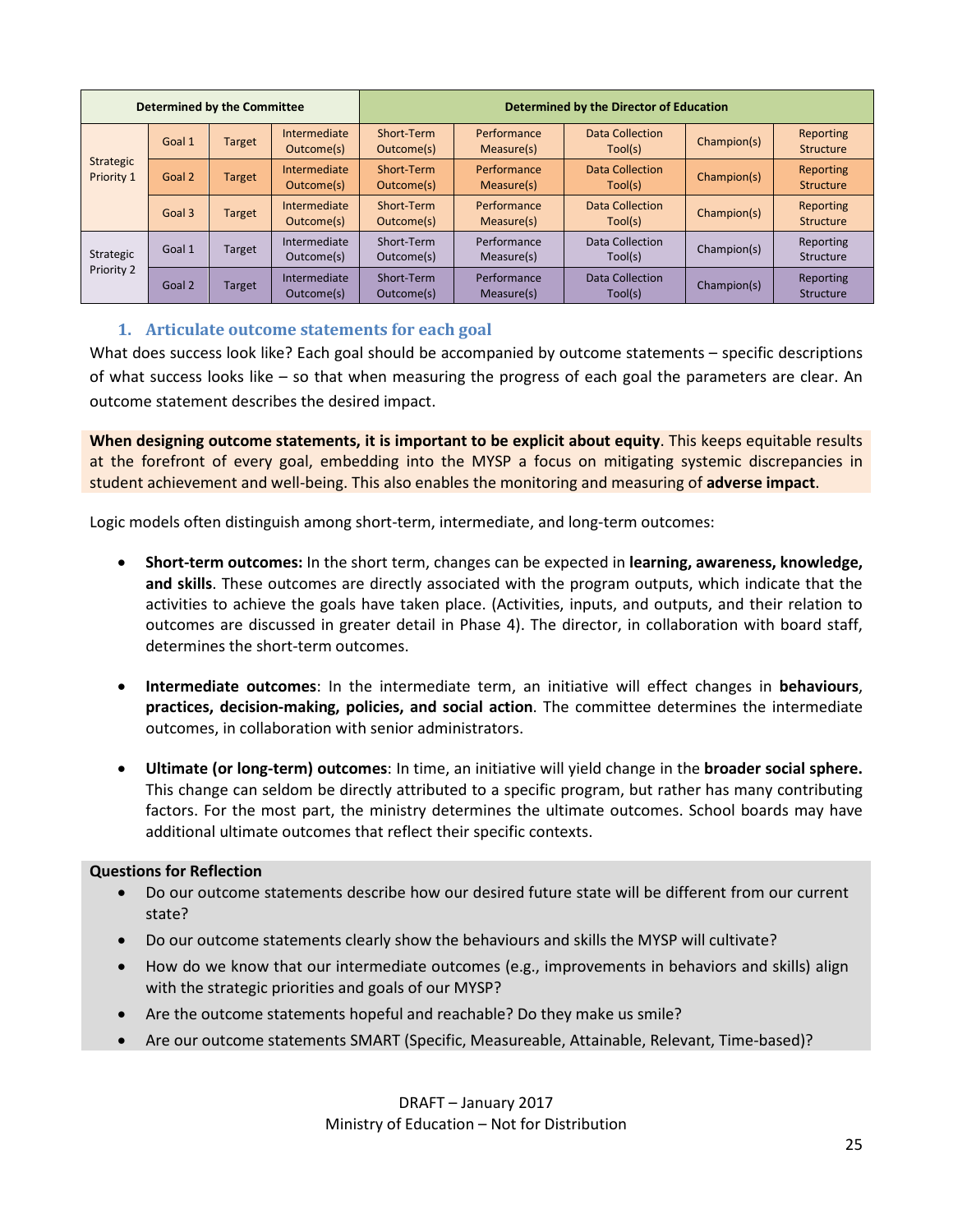#### **2. Determine targets for each goal**

For each goal, the committee should define a target that is a stretch but reachable. A target provides a stated objective to be achieved within a set period of time, against which results can be compared. Targets are typically used as motivation to achieve specific results. They are not simple to set and must be carefully considered. Here are the three main characteristics to keep in mind:

- **Achievable.** Targets should be motivational but attainable. They should be designed with an eye on achieving the stated outcomes.
- **Realistic**. Targets should be based on data. This is important for those responsible for implementing the activities that will produce the desired results.
- **Time-bound.** Targets should have a time frame that provides a clear sense of when progress will be measured and assessed.

Ideally, targets should be set according to baseline data, so that boards know the target is realistic. Targets are sometimes based on past performance (i.e., past data is used to forecast forward) or on results that other boards or similar jurisdictions have achieved. In many cases, a target may be that of a high-performing board in the province.

#### **3. Determine performance measures and data collection tools**

**How will the director know if progress is being made?** A performance measure is an indicator of a program's effectiveness – that is, whether a program is achieving what it was intended to achieve. To ensure focused and reliable monitoring, the director and senior administrators must make sure every outcome statement specifies multiple ways of assessment, through clearly identified performance measures. A number of existing measures provide **quantitative** data on student achievement, including Education Quality and Accountability Office (EQAO) scores, credit accumulation information, and pass rates. Other quantitative tools may be created. **Qualitative** measures involve monitoring students' development, learning, and well-being, which may not be easily evaluated. Qualitative measures may be available or may need to be created through surveys, online community boards, focus groups, or interviews.

**Performance measures demonstrate that the outcomes have been realized.** Once the performance measures have been articulated, the **data collection tools** for each performance measure need to be identified. It can save time and resources to leverage data collection tools already in use. The director can also develop new structures for collecting data at the operational level, thus embedding data collection tools into the board's operational and improvement plans.

#### **4. Name a champion (or two) for each goal**

Strategic goals frequently cross departments and functions within a board. However, when the MYSP is being developed, the director should name a person who is willing and able to be responsible for a strategic goal. The success of each strategic goal requires a champion to ensure progress towards the goal and accountability for it. In certain circumstances, where it is necessary to encourage coherence between and among board priorities and goals, it can be useful to assign more than one champion for each goal.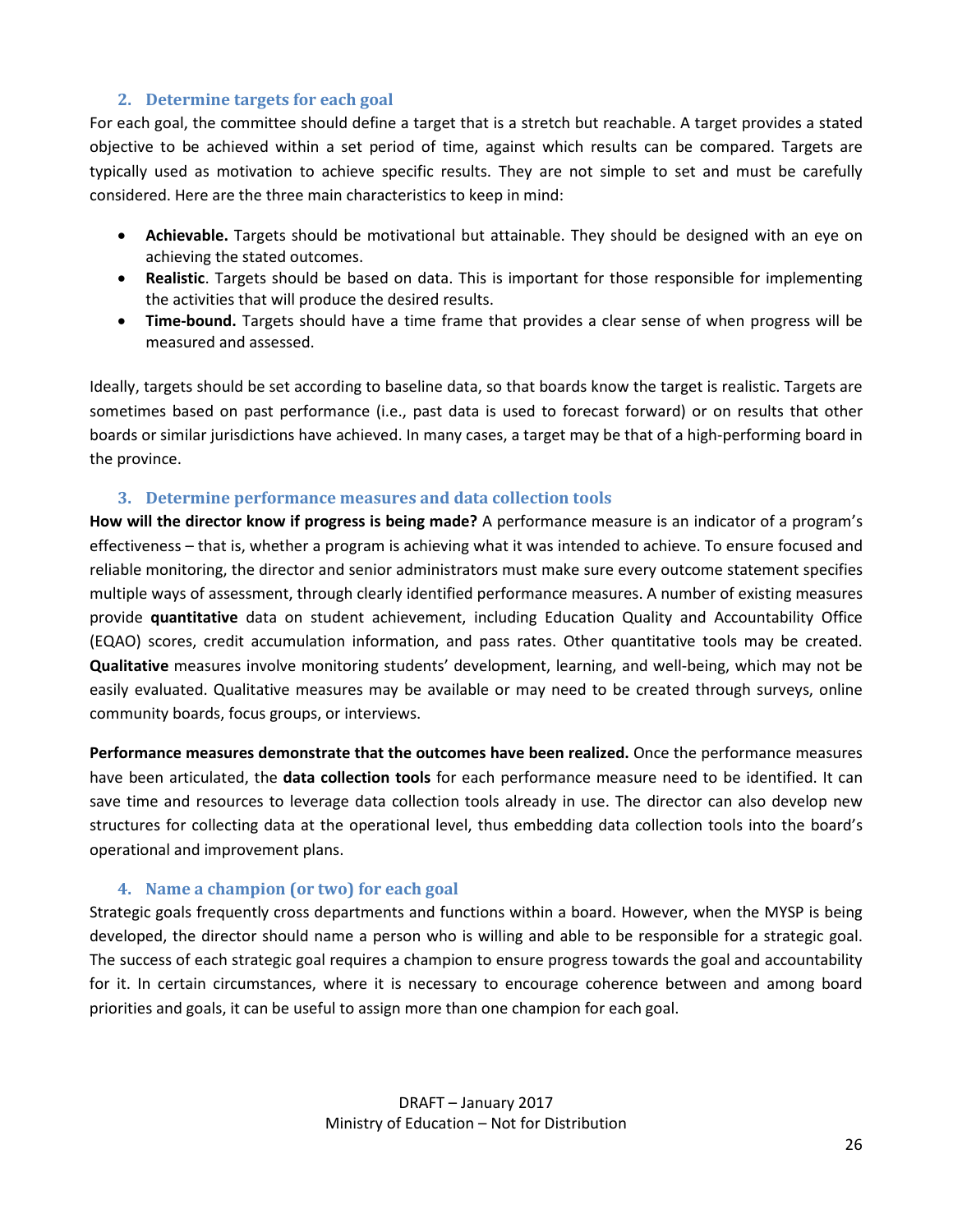#### **Questions for Reflection**

- How will we determine who has sufficient understanding of the strategic goal to champion it?
- Are staff members prepared to champion more than one strategic goal?
- What are the Board's expectations of the champion(s) for both collaboration and reporting?

#### **5. Determine the reporting structure for each strategic goal**

It is important for the director to articulate in the MYSP the agreed-upon schedule for **how** and **how often** progress on each strategic goal will be reported to the Board. Some strategic goals will require more regular tracking and reporting to the Board than others. The frequency and type of reporting the Board requires will help the director develop the operational plan (discussed in Phase 4).

#### **Questions for Reflection**

- How often will our community want to hear updates about our progress on each strategic goal? How can the community provide feedback to us?
- Which strategic goals will require more time to show results? Which goals will show results more quickly?
- How can the Indigenous Education Advisory Council be utilized to best support and guide our monitoring and reporting structures?

Once the MYSP logic model is completed, the building blocks of the MYSP are in place. Now it's time to write the narrative.

#### **Online Ministry Resource: More information on Evaluation Frameworks and Logic Models** <*THESE LINKS WILL GO LIVE WHEN THIS DOCUMENT IS PUBLISHED>*

## <span id="page-26-0"></span>**How Can We Tell the MYSP Story?**

The MYSP will be shared within the board and with the public. In order for people to see themselves reflected in the MYSP and to understand how the MYSP came to be what it is, the committee should use story and narrative to shift the MYSP logic model into understandable descriptions, explanations, and invitations.

<span id="page-26-1"></span>When the committee writes the MYSP document, it can be helpful to balance facts and figures, charts and structures, with student anecdotes, school descriptions, and invitations for children, students, staff members, parents, and other community members to be a part of bringing the MYSP to life. As part of this storytelling, the committee can tell what it learned in the information gathering phase, why it chose the priorities and goals it did, and how it put equity at the forefront of its process. In short, everyone should be made to feel as though they were at the table sharing in decision-making.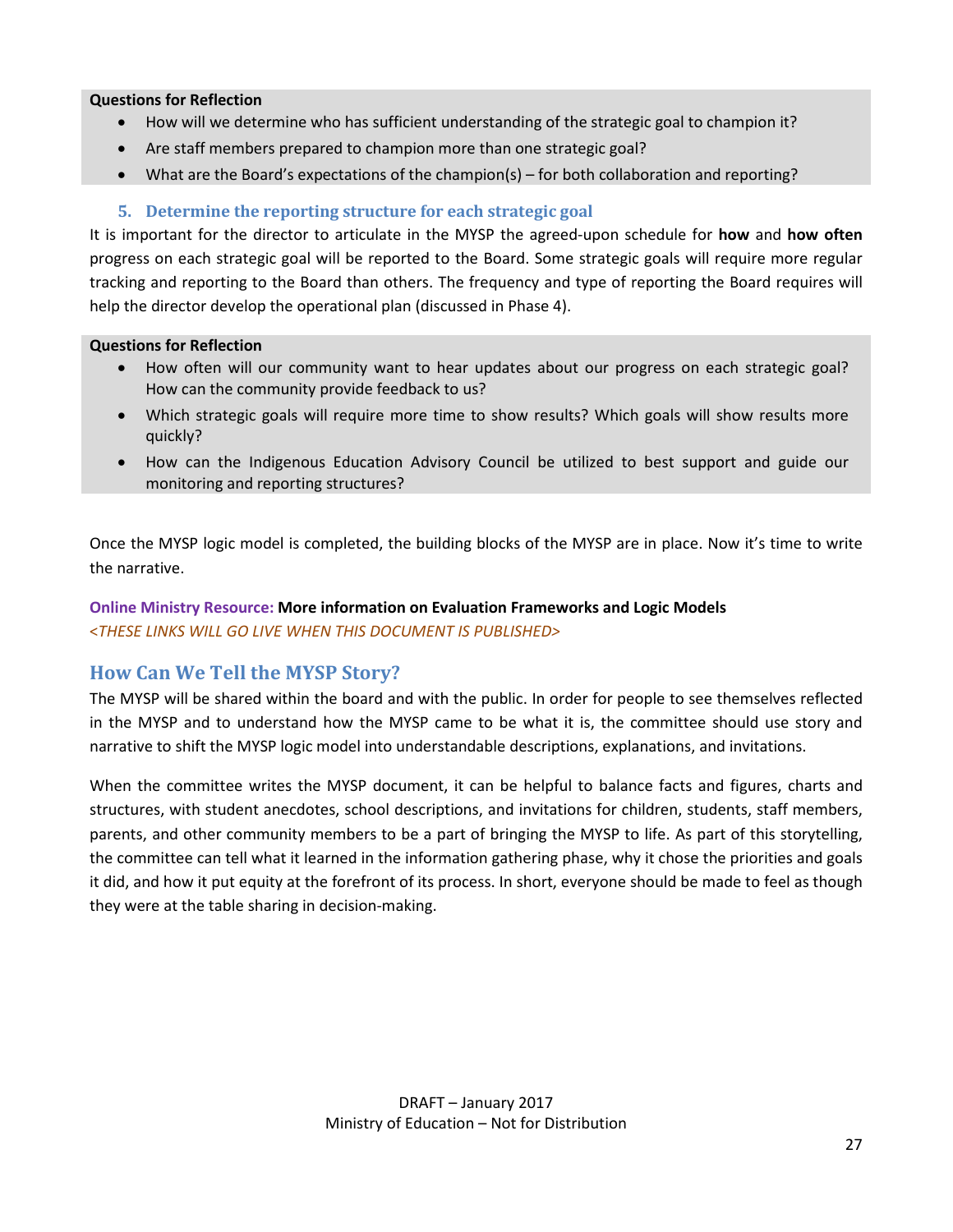## **MYSP Checklist**

When reviewing the completed MYSP, here are some questions to keep in mind to ensure that the plan is ready to be approved by the Board:

- $\Box$  Does our MYSP align with legislative requirements and address local circumstances?
- $\Box$  Does our MYSP put the mission, vision, and values statements into practice?
- $\Box$  Does our MYSP reflect the diverse perspectives of our children, students, parents, staff, and the overall community of the board?
- $\Box$  Will our employees (educators, administrators, support staff) see themselves reflected in our MYSP?
- $\Box$  Does our MYSP map out continuous, focused improvement for the board?
- $\Box$  Is our MYSP written in plain, inclusive language to enable clear understanding by everyone?
- $\Box$  Has the Indigenous Education Advisory Council reviewed the MYSP and been given an opportunity to provide feedback?
- $\Box$  Is our MYSP courageous, feasible, inclusive, and, above all, focused on improving achievement and well-being?
- $\Box$  Will our MYSP build public confidence in our board?

## <span id="page-27-0"></span>**When Will We Submit the MYSP for Final Approval?**

Before bringing the MYSP to the Board for final approval, the committee should give the Board a copy of it to review. During the review process, the Board may decide to revisit the views of the stakeholders to ensure that their feedback has been captured. The Board may also ask for other revisions before giving its final approval of the MYSP. The process of refining and approving the plan, should give the Board a sense of delight and accomplishment.

#### <span id="page-27-1"></span>**How Will We Create a Communications Plan?**

Many Boards create two versions of their MYSP – a full version with all the details included, and a streamlined version for broader publication. In the interest of transparency, each Board should be prepared to share the full version of its plan with the public upon request, or make the full plan publicly available on its website. Inperson presentations, electronic notices, news releases, and printed summaries of the plan are all ways of ensuring the board's plan becomes known to organizations, parents, and other stakeholders.

Senior administrators should also consider how they will share the MYSP with board staff, teachers, early childhood educators, students, and children. It is important that the MYSP be visible and communicated often at the school level, using posters, signs, and other supporting materials. System and school leaders should be encouraged to continually reinforce the priorities, goals, and actions of the MYSP – during meetings, in classrooms and schools, and throughout the board. In sum, everyone should see themselves and their work reflected in the MYSP.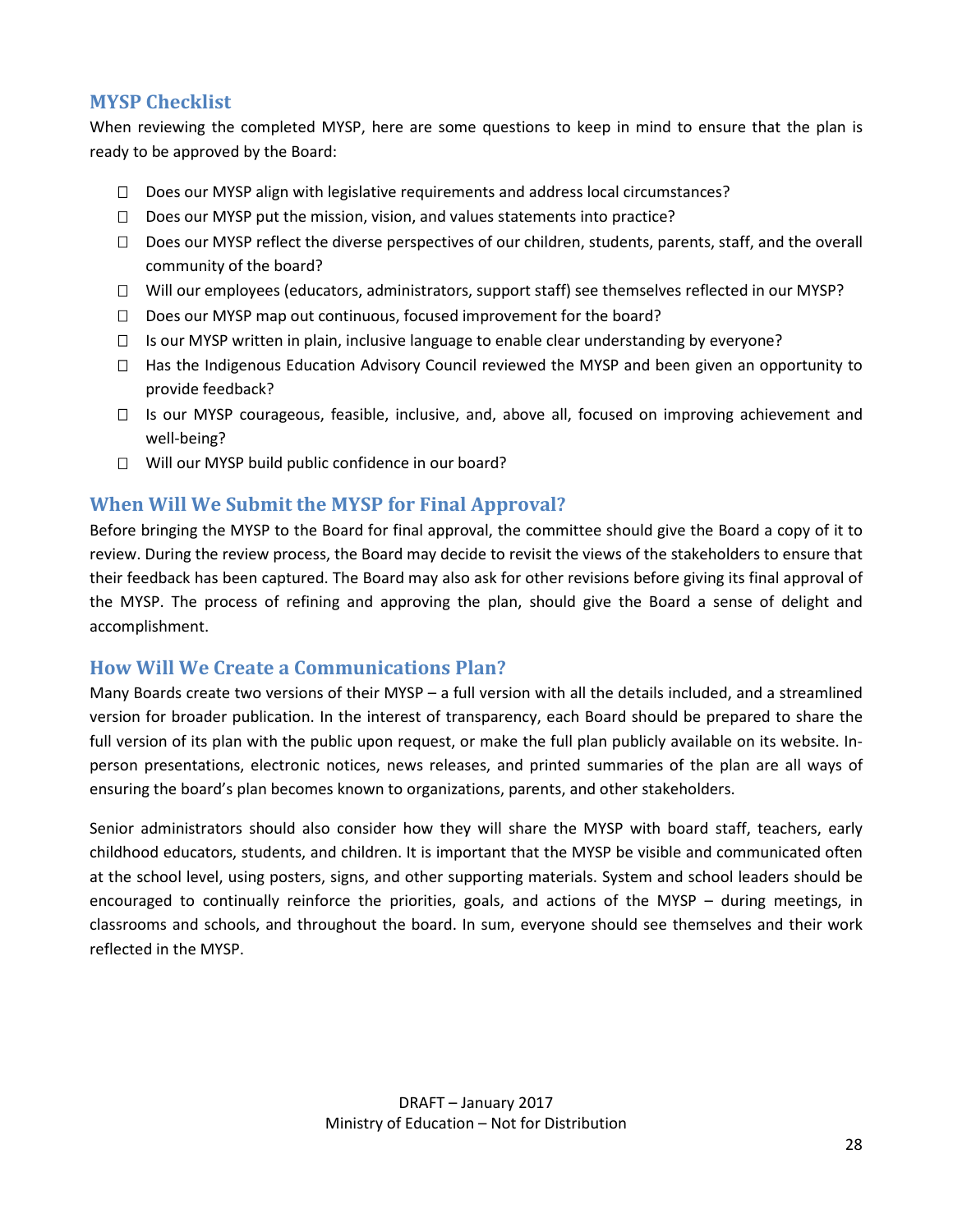#### **Questions for Reflection**

- How does our communications plan ensure that our stakeholders know they were heard and considered?
- How does our communications plan tell a story that the community can relate to?
- What variety of communications methods does our communications plan use to ensure that all stakeholders can access the MYSP, in both digital and non-digital formats?

**Online Ministry Resource: Key Considerations for the Communications Plan** <*THESE LINKS WILL GO LIVE WHEN THIS DOCUMENT IS PUBLISHED>*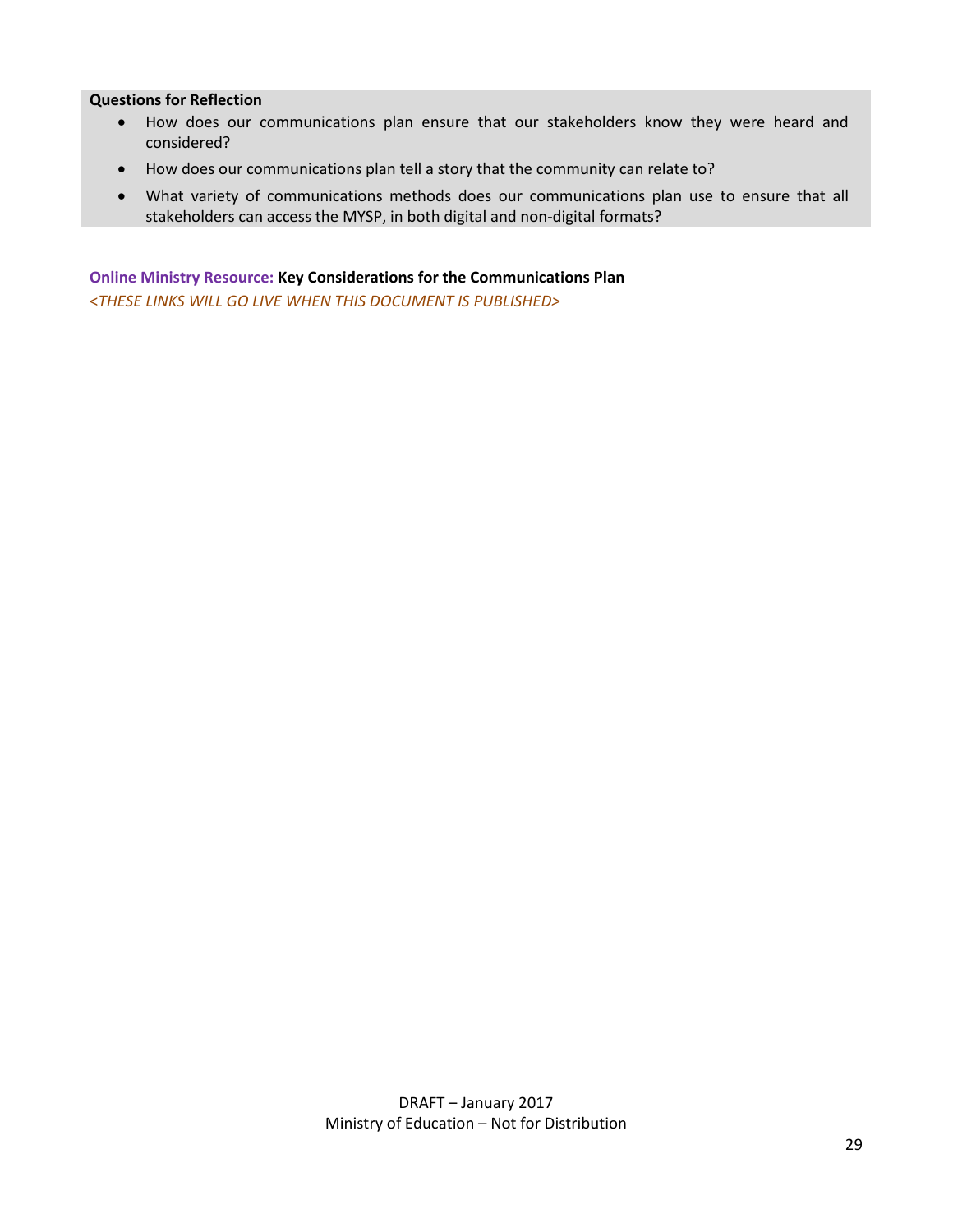## <span id="page-29-0"></span>**Phase 4: Implementing and Monitoring the MYSP[12](#page-29-2)**

The MYSP sets out a far-reaching vision and ambitious goals for the future. Implementing the MYSP – realizing its vision and goals – is a challenging process and requires coherence between the MYSP and the annual plans. The director and the Board each have specific responsibilities for putting the MYSP into practice and monitoring it. These responsibilities are outlined below.



## <span id="page-29-1"></span>**What Are the Director's Responsibilities?**

#### **1. Develop logic models for each goal**

In Phase 3, the director worked with the Board to develop one overarching logic model for the MYSP. Now, in Phase 4, the director works collaboratively with board staff to develop a detailed logic model for each goal. These logic models organize system-level implementation and monitoring for each goal in service of achieving MYSP goals and priorities. They are detailed, and should include activities, inputs, and outputs, as well as short-term and intermediate outcomes, performance measures, data collection tools, reporting structures, and champions.

**Activities** are the actions taken to achieve the goals. **Inputs** are the resources used to implement activities. **Outputs** tell us that the activities have taken place. For example, "hosting a religious diversity workshop" is an **activity** designed to meet the goal of "increased religious inclusion". The cost of the workshop in an **input**. "*x* number of students participated in the workshop" is an **output**, and "a decrease in the percentage of students who hide their religious identity at school" is an **outcome***.*

These logic models can also be used at the school level to ensure that school-level activities and initiatives align and support system-level operations, and to provide schools with possible data collection mechanisms (see point 4 below).

#### **2. Develop annual plans and align them with the MYSP**

One of the director's main responsibilities is to create an annual operational plan for the MYSP and to make sure all the other system and school-level annual plans are working in concert with the MYSP to achieve the desired goals. This alignment of all the plans increases the likelihood of consistent and sustained progress.

#### *System/board operational plan*

As set out in the Education Act, the director is responsible for the implementation of the MYSP and therefore creates an annual operational plan for it. The director's annual operational plan supports the implementation of the MYSP by identifying the key initiatives and activities that will help advance its strategic priorities and goals. This process ensures that the board is operationally aligned with the MYSP to support student achievement and well-being. The logic models created for each strategic goal will greatly inform the operational plan.

<span id="page-29-2"></span><sup>12</sup> The practices described in this section align with the effective school board practices identified in the document *[Strong Di](https://education-leadership-ontario.ca/media/resource/Strong_Districts_and_their_Leadership_2013.pdf) stricts & [Their Leadership](https://education-leadership-ontario.ca/media/resource/Strong_Districts_and_their_Leadership_2013.pdf)* (2013).  $\overline{a}$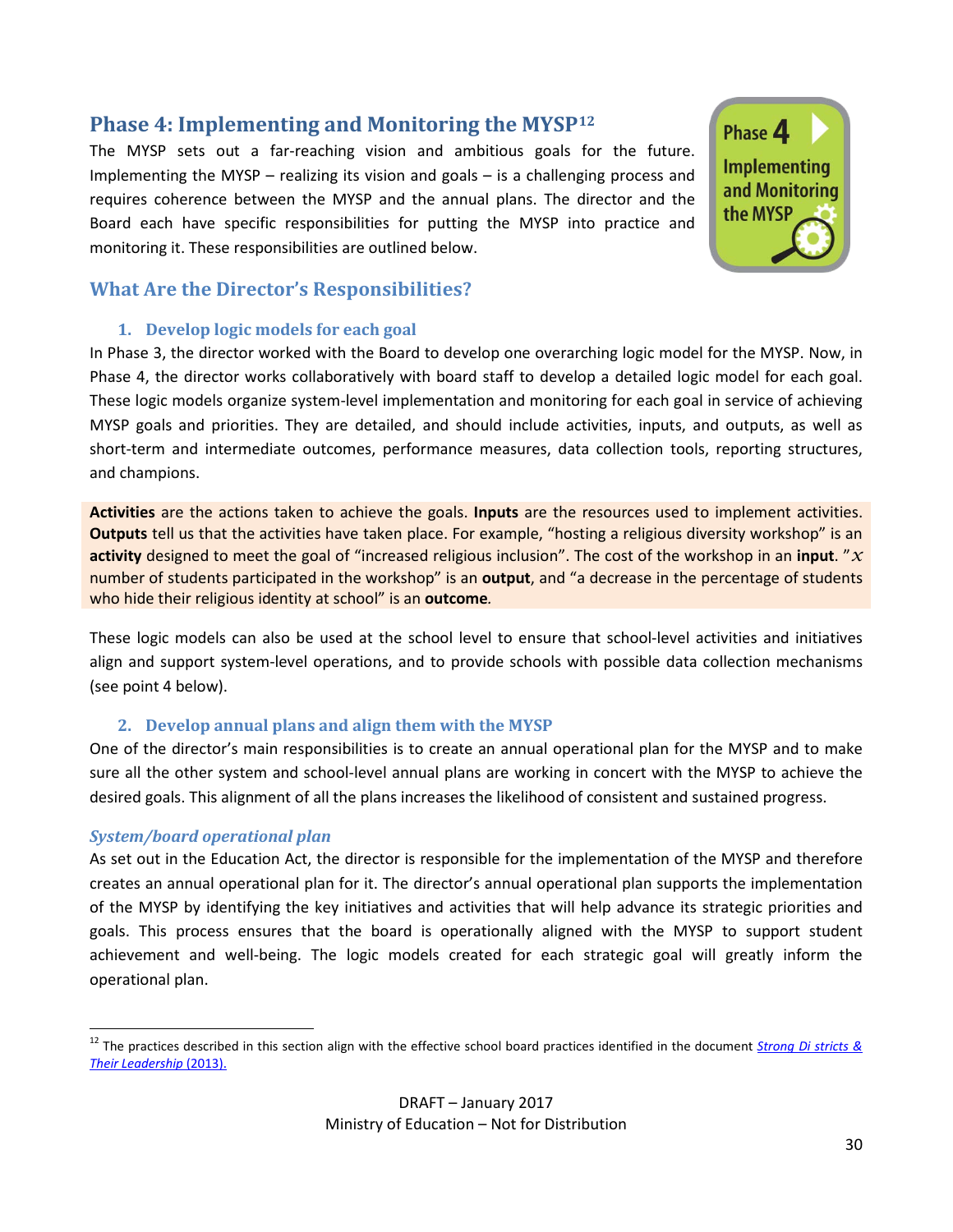#### *System/board improvement plan*

The director and senior administrators develop an annual board improvement plan for student achievement. The director, however, is responsible for ensuring that this plan aligns with and supports the MYSP. While the improvement plan may contain goals beyond those in the MYSP, it is important that it be aligned with the MYSP. Misalignment indicates that the board may not have the required level of focus on its MYSP or that it has overlooked changing realities related to student achievement and well-being.

#### *School improvement plan*

The director is responsible for making sure all the individual annual school improvement plans are aligned with the annual board improvement plan. This alignment of the school and board improvement plans supports overall progress towards achieving the strategic priorities and goals of the board, as outlined in the MYSP. It involves taking the overarching ideas of the MYSP and transforming them into concrete school-level actions.

#### **3. Develop the budget**

The director, with the support of the senior administrators and the Board budget committee, develops the board budget, which is presented to the Board for approval. **The board budget is a dollar-based reflection of the MYSP, with the same strategic priority areas and goals identified and supported.** It ensures the strong stewardship of resources dedicated to promoting student achievement and well-being. The board budget development process must be transparent and should rely on collaborative professionalism. Note that the board budget also reflects the projected cost of the annual operational plan. Developing the budget is thus an iterative process involving multiple consultations between the Board and senior staff.

The Board must adhere to the budget submission date set by the ministry.

#### **4. Embed data collection mechanisms into all operations**

The director is responsible for ensuring that data collection mechanisms and reporting structures are embedded into all board operations. Earlier, in the development of the MYSP, outcome statements, performance measures, and data collection tools were specified. At this point, the director should ensure that all needed data collection mechanisms exist or are created, and that all are embedded into the operational plan. When data collection mechanisms are embedded into board operations, then collecting the information needed to monitor the MYSP is not additional work, but part of regular operations. This makes monitoring and reporting to the Board manageable and reliable. There are three stages of this process:

• **Generating the data**: In the MYSP, the data collection tools are identified. As all the annual plans are created, data collection tools should be identified and embedded into their programs and initiatives. At every level of the board, from the classroom level up, data collection tools should support monitoring and evaluation. For every activity and initiative that is planned, the following question should be asked: "How will we know if we're succeeding?" Mechanisms for generating the data to answer this question should be embedded into regular activities.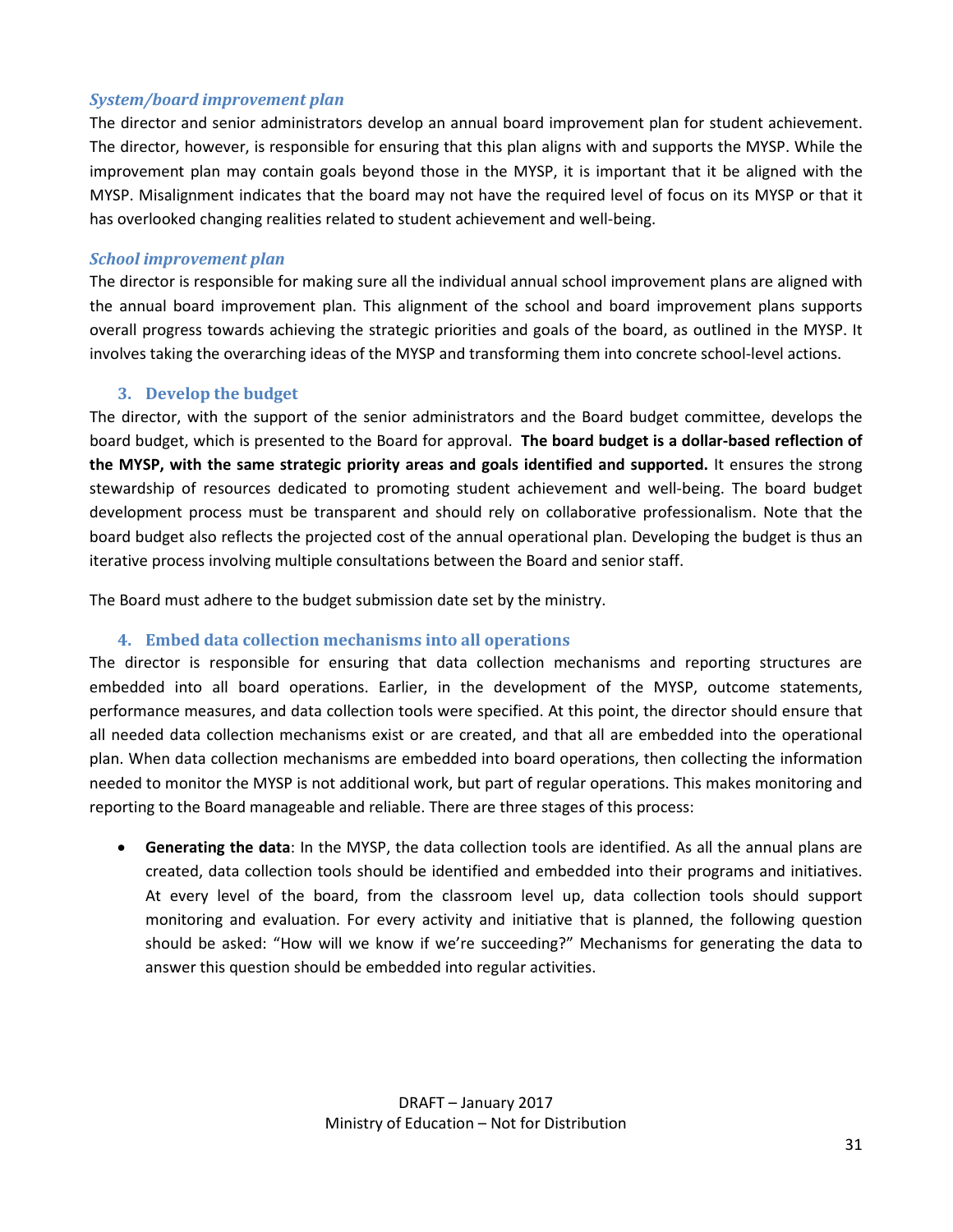- **Storing the data**: The data that is generated needs to be collected and stored so that it can be analysed and referenced. It is recommended that the director create repositories for the data. These repositories can be a reliable source of information when creating annual operational and improvement plans, as well as during the next MYSP cycle, when the internal environmental scan is performed.
- **Analysing the data**: To analyse the data, directors should ensure they have sufficient staff to provide regular reports to the Board, or, alternatively, do the analysis themselves. Small boards may choose to share staff resources or share in hiring a consultant for a month or two each year to analyse the data. They may also purchase collaboration software that supports data collection and has an analysis function.

#### **5. Monitor progress**

With data regularly gathered, stored, and analysed, monitoring progress becomes manageable for the director and senior administrators. The findings provide the director with an accurate and comprehensive flow of information from the ground up, and allow for the evaluation of overall performance in an ongoing manner. Both structural practices and student achievement should be evaluated and monitored so that the impact of an initiative can be assessed and the initiative itself can be refined.

## **Online Ministry Resource**: **Monitoring and Evaluation Templates**

<*THESE LINKS WILL GO LIVE WHEN THIS DOCUMENT IS PUBLISHED>*

## **6. Report to the Board regularly**

With ongoing monitoring and evaluation of the MYSP, the director can provide consistent and regular updates to the Board. It is a recommended practice that the director provide quarterly reports to the Board, so that the trustees are kept up to date on the progress of the MYSP, and can inform their constituents.

The Education Act places responsibility on the director to: review the MYSP annually with the Board, ensure that measures and resources are identified, implement and monitor the plan, and report regularly to the Board. The director's annual report, submitted to the Board each December, $^{13}$  $^{13}$  $^{13}$  must align directly with the MYSP and provide the Board with measures that show progress toward the MYSP goals.

## <span id="page-31-0"></span>**What Are the Board's Responsibilities?**

## **1. Approve the budget**

As mentioned above, the director, with the support of the senior administration and the Board budget committee, develops the budget. Once it is final, the budget is presented to the Board for approval. The budget must reflect how money will be spent on the priorities of the board. **The MYSP determines the budget; therefore, the budget reflects the cost of implementing the strategic priorities of the MYSP and the proposed operational plan.**

<span id="page-31-1"></span><sup>&</sup>lt;sup>13</sup> As required by section 283(3) of the Education Act, the director's report must be submitted at the first meeting of the board of trustees in December.  $\overline{a}$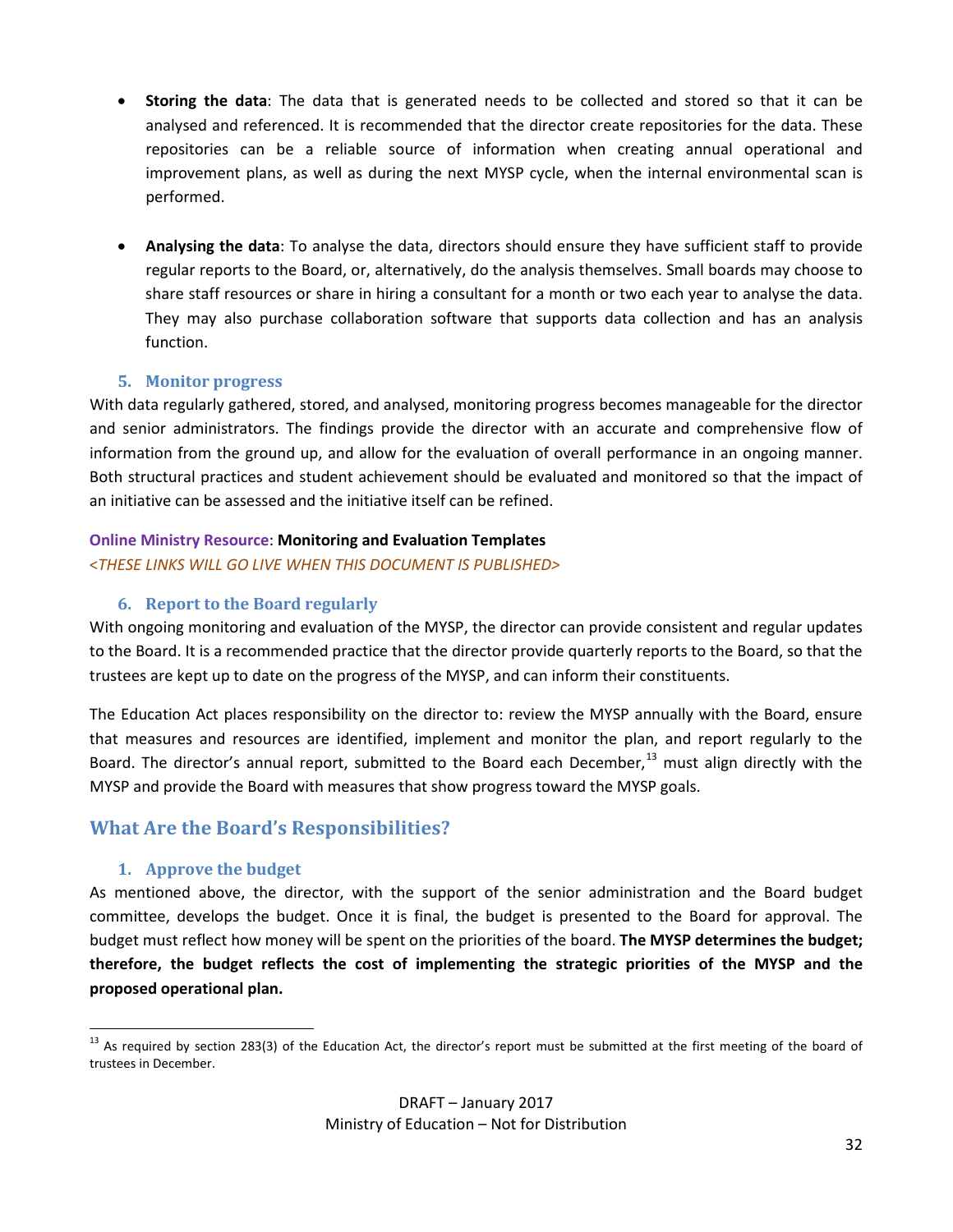#### **2. Share the MYSP with the community**

Community interest and involvement varies. Some members of the public are very engaged and want to know what's going on in their schools and community. Others may feel disengaged or marginalized. Sharing the MYSP is an opportunity for outreach to the community and for building partnerships and shared ownership of public education.

It is important to share as much data as possible with the public, in order to demonstrate that the MYSP was developed through evidence-based decision making and has taken into account multiple voices within the community. But the data alone is not enough. Tell the story. Parents, students, children, and community partners need to know how every child and student is being supported to be successful – those children and students who are well-served and those who are underserved, those who are thriving and those who are struggling.

#### **3. Monitor progress**

Boards can practice their evaluative thinking skills by assessing how much progress has been made towards the achievement of stated goals. Earlier, in the development of the MYSP (Phase 3), the director articulated reporting structures to ensure that all important information would make its way to the Board. These reporting structures enable the Board to monitor and evaluate the MYSP in an ongoing manner. When the Board practices evaluative thinking, it builds the Board's capacity to use evidence to inform decisions and to think systemically and intentionally in order to move the school board to its desired future state.

#### **4. Review the MYSP annually**

Each Board is required by legislation to review its MYSP on an annual basis. With this evaluation comes the opportunity to evaluate success, to determine what action to take concerning strategic goals that have not been met, and to consider how to communicate any updates to the public. In some boards, the annual review of the MYSP is undertaken as part of the development of the director's annual report. In other boards, the two processes are separate, with information from one informing the other.

The annual review of the MYSP provides an opportunity for the board of trustees to keep the MYSP at the forefront of all board actions. **With its final destination in view and constant feedback on progress, the MYSP is more like a GPS than a static map.** If an initiative is not working, or something has taken the board off course, the MYSP can lead everyone back on track and keep them moving in the right direction. Annual reviews of the MYSP provide evidence to inform the board's annual system and school plans and ensure that all operations align with the MYSP.

#### **Questions for Reflection**

- In what ways are the strategic priorities and goals still **relevant** to our context?
- How **effective** are our programs and initiatives at addressing the needs of students and achieving progress?
- How **efficient** are we at using board resources to achieve progress towards our goals? What other methods could we use?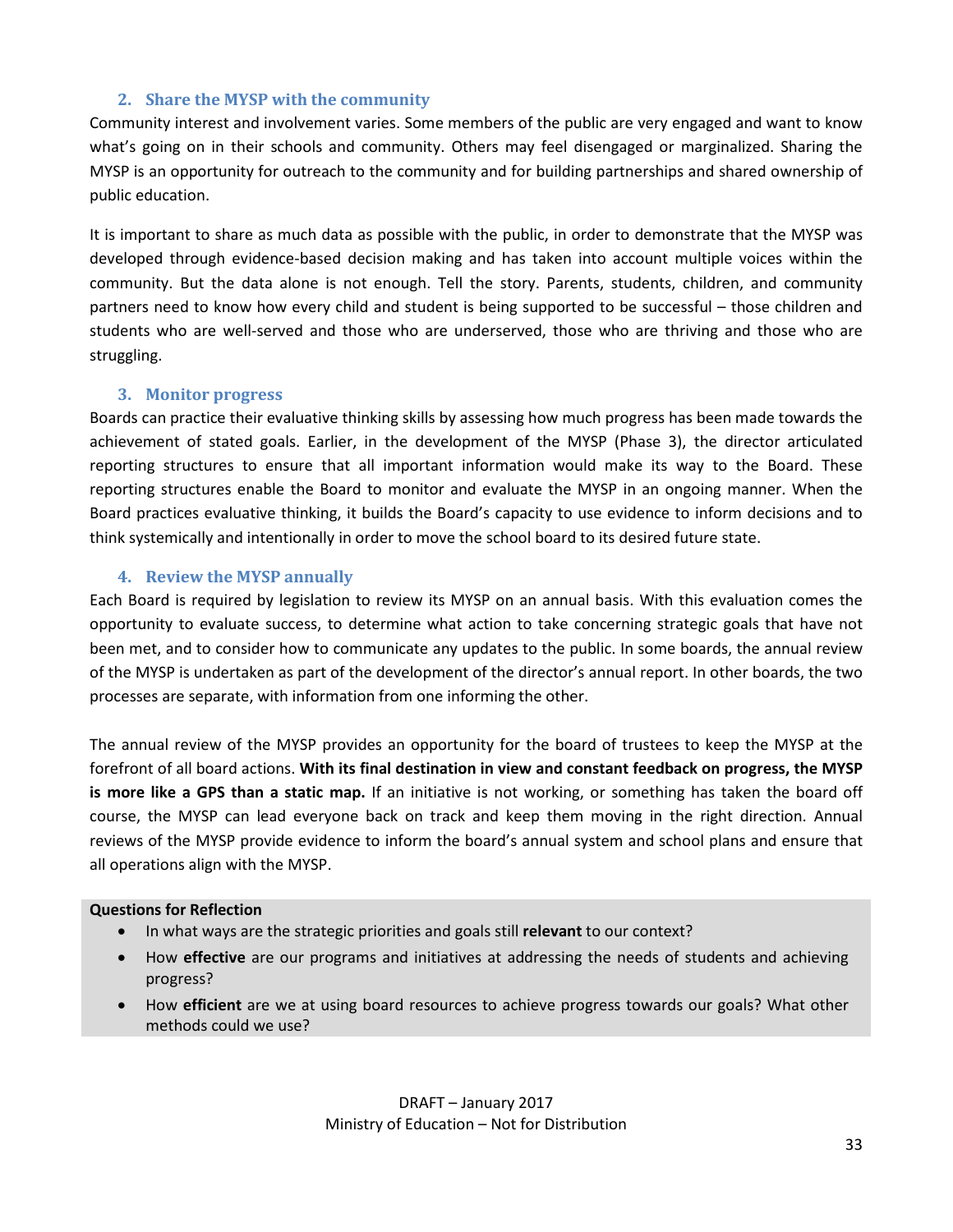#### **5. Review the director's performance**

The hiring and evaluation of the director, and the creation and monitoring of the MYSP, are the two most important roles of the Board. The Education Act requires each Board to review its director's performance. Since the director's primary role is to operationalize the MYSP, it is incumbent on the Board to base its appraisal of the director's performance on progress made towards the MYSP's priorities and goals. It is strongly recommended that these reviews be conducted annually.

#### **6. Communicate progress to the public regularly**

It is good practice for the Board to report regularly to the public, providing the public with substantive information about the progress that has been made towards achieving the goals and targets in the MYSP. Both the director's reports to the Board and the Board's annual MYSP review are excellent documents to use when communicating the school board's progress to the public.

It is important for the community to have access to information about student achievement and well-being in their community. Trustees are the point of access to the board. Ongoing communication builds public trust in education and helps boards to develop stronger relationships with the community.

#### **Question for Reflection**

• How can the community and board staff provide feedback on the updates and progress reports concerning our MYSP?